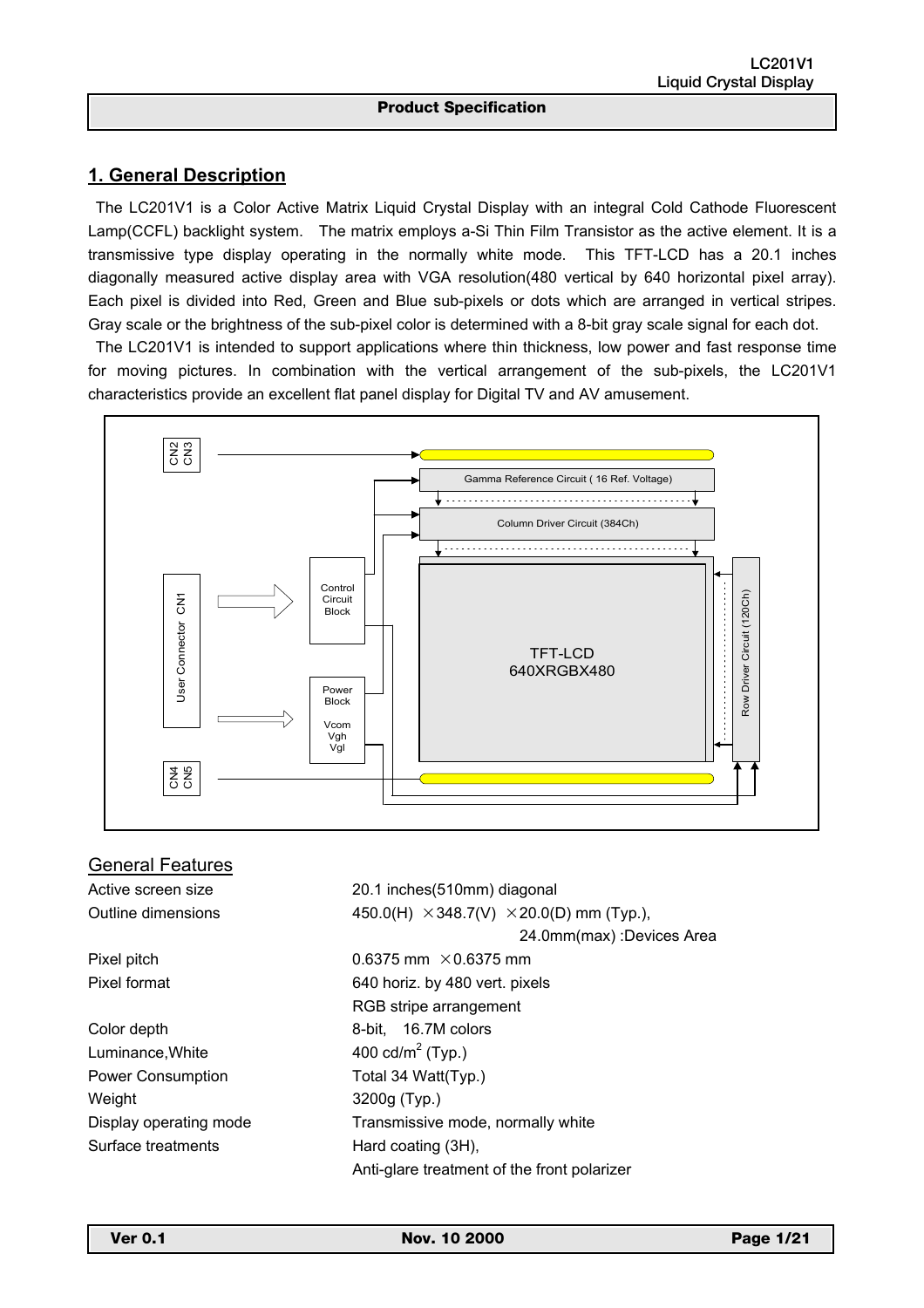# **2. Absolute Maximum Ratings**

<u></u>

The following are maximum values which, if exceeded, may cause faulty operation or damage to the unit.

|                                   |                            |        | Values |       |                           |  |  |
|-----------------------------------|----------------------------|--------|--------|-------|---------------------------|--|--|
| Parameter                         | symbol                     | Min.   | Max.   | Units | <b>Notes</b>              |  |  |
|                                   |                            |        |        |       |                           |  |  |
| Power Input Voltage               | $\mathsf{V}_{\mathsf{IN}}$ | $-0.3$ | $+6.0$ | Vdc   | at 25 $\pm$ 5 $\degree$ C |  |  |
| Logic Input Voltage               | $V_{L/H}$                  | $-0.3$ | $+3.6$ | Vdc   | at 25 $\pm$ 5 $\degree$ C |  |  |
| <b>Operating Temperature</b>      | $T_{OP}$                   | 0      | 50     | ົໂ    |                           |  |  |
| Storage Temperature               | $T_{ST}$                   | $-20$  | 60     | ົໂ    |                           |  |  |
| <b>Operating Ambient Humidity</b> | $H_{OP}$                   | 10     | 90     | %RH   |                           |  |  |
| Storage Humidity                  | $H_{ST}$                   | 10     | 90     | %RH   |                           |  |  |

### **Table 1 ABSOLUTE MAXIMUM RATINGS**

Note: 1. Temperature and relative humidity range are shown in the figure below. Wet bulb temperature should be 39℃ Max, and no condensation of water.

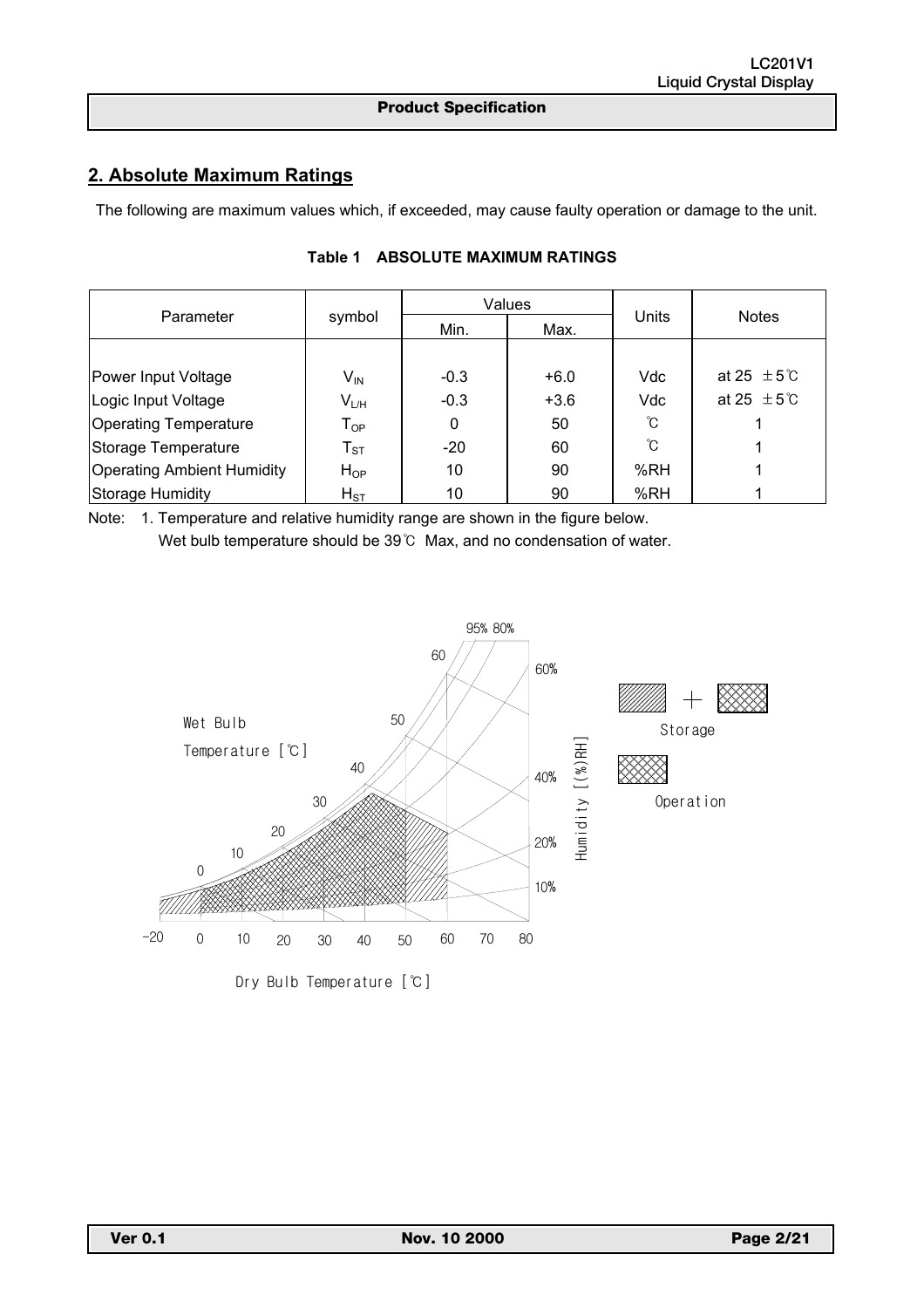## **3. Electrical Specifications**

## **3-1. Electrical Characteristics**

<u></u>

 The LC201V1 requires two power inputs. One is employed to power the LCD electronics and to drive the TFT array and liquid crystal and the other input which power to the CCFL, is typically generated by an inverter. The inverter is an external unit to the LCD Module.

| Parameter |                            |               |              | Values |                     |      | Notes.     |  |
|-----------|----------------------------|---------------|--------------|--------|---------------------|------|------------|--|
|           |                            | Symbol        | Min.         | Typ.   | Max.                | Unit |            |  |
|           | Power Supply Input Voltage | Vcc           | 4.5          | 5.0    | 5.5                 | Vdc  |            |  |
| Module    | Power Supply Input current | lcc           |              | 0.3    | 0.45                | A    |            |  |
|           | Logic High Level Input     | $V_H$         | $0.7V_{L/H}$ |        |                     |      | 3.3V Logic |  |
|           | Logic Low Level Input      | $V_L$         |              |        | 0.3V <sub>L/H</sub> |      | 3.3V Logic |  |
|           | <b>Rush Current</b>        | <b>I</b> RUSH |              |        | 2.0                 | A    | 2          |  |

|  |  | Table 2 ELECTRICAL CHARACTERISTICS(Module) : |
|--|--|----------------------------------------------|
|--|--|----------------------------------------------|

Notes: 1. The specified current and power consumption are under the condition ;  $V_{IN} = 5.0V$ , 25°C, 65%RH, fv = 60Hz and the test pattern is ' 8X6 Mosaic'(black and white). The variance of the each voltage is  $\pm 10\%$ . 2. Refer to Appendix 1.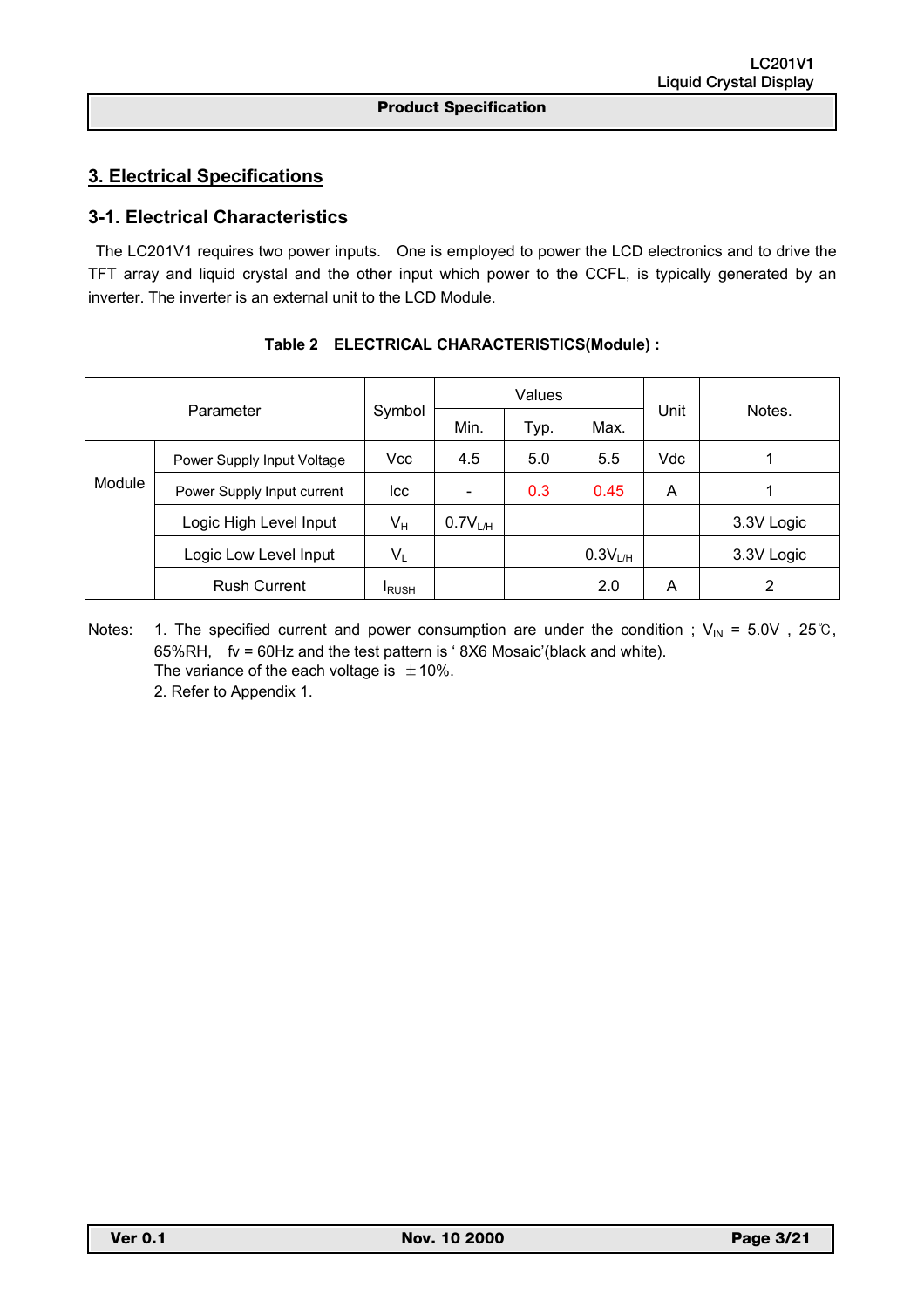<u></u>

The LC201V1 LCD have two CCFL assemblies and a CCFL assembly consist of three CCFLs per assembly.

| Parameter |                                     |             |        | Values |        |             |                      |
|-----------|-------------------------------------|-------------|--------|--------|--------|-------------|----------------------|
|           |                                     | Symbol      | Min.   | Typ.   | Max.   | Unit        | Notes.               |
|           | Voltage                             | $V_{BL}$    | 684    | 760    | 836    | Vrms        | at $I_{BL}$ = 7mArms |
| Lamp      | Current                             |             | 3.0    | 7.0    | 8.0    | mA rms      |                      |
|           | (CCFL<br>assembly)                  | $I_{BL}$    | (9.0)  | (21.0) | (24.0) | mA rms      |                      |
|           | <b>Established Starting Voltage</b> |             |        |        |        |             |                      |
|           | at 25 $\degree$ C                   | $V_{BL}$    |        |        | 1,080  | <b>Vrms</b> |                      |
|           | at 0 $\degree$ C                    | $V_{BL}$    |        |        | 1,500  |             |                      |
|           | <b>Operating Frequency</b>          | $f_{BL}$    | 30     | 50     | 80     | kHz         |                      |
|           | Discharge Stabilization Time        | $T_{\rm S}$ |        |        | 3      | minutes     |                      |
|           | Power Consumption(6 CCFLs)          | $P_{BL}$    |        | 31.92  | 35.1   | W           |                      |
|           | Life Time                           |             | 30,000 | 40,000 |        | hrs         | at 7mA               |

### **Table 3 ELECTRICAL CHARACTERISTICS(Lamp) :**

Notes: The design of the inverter must have specifications for the lamp in LCD Assembly.

The performance of the Lamp in LCM, for example life time or brightness, is extreamly influenced by the characteristics of the DC-AC inverter. So all the parameters of an inverter should be carefully designed so as not to produce too much leakage current from high-voltage output of the inverter.

When you design or order the inverter, please make sure unwanted lightning caused by the mismatch of the lamp and the inverter(no lightning, flicker and etc.,) never occurs. When you confirm it, the LCD assembly should be operated in the same condition as installed in your instruments.

1. The voltage  $V_{BL}$  should be applied to the lamps for more than 1 second for start-up. Otherwise, the lamps may not be turned on.

2. The output of the inverter must have symmetrical(negative and positive) voltage waveform and symmetrical current waveform.(Unsymmetrical ratio is less than 10%) Please do not use the inverter which has unsymmetrical voltage and unsymmetrical current and spike wave.

Lamp frequency may produce interference with horizontal synchronous frequency and as a result this may caused beat on the display. Therefore lamp frequency shall be arpart from the horizontal synchronous frequency and from its harmonics in order to prevent interference.

3. Let's define the brightness of the lamp after being lighted for 5 minutes as 100%.  $T<sub>S</sub>$  is the time required for the brightness of the center of lamp to be not less than 95%.

4. The lamp power consumption shown above does not include loss of external inverters.

5. The life time is determined as the time at which brightness of lamp is 50% compared to that of initial value at the typical lamp current on condition of continuous operating at  $25\pm2\degree$ C.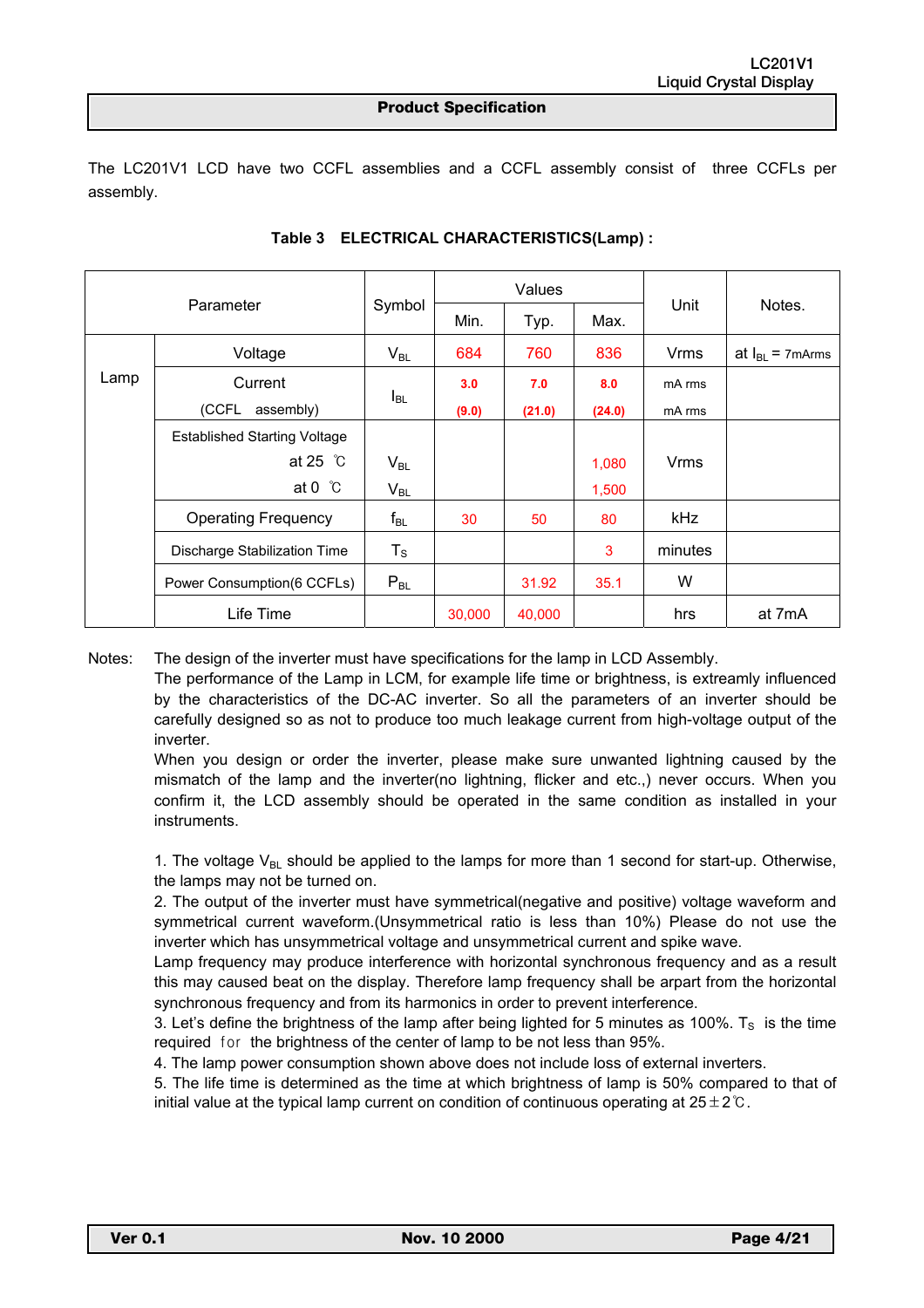## **3-2. Interface Connections**

<u></u>

This LCD employs five interface connections, a 50 pin connector is used for the module electronics and two kinds of four connectors are used for the integrated backlight units.

The electronics interface connector is a model FH12-50S-0.5SH manufactured by Hirose Electric Co., Ltd. The pin configuration for the connector is shown in the table below.

| Pin No.          | Symbol         | Description       | Pin No. | Symbol         | Description     |  |  |  |
|------------------|----------------|-------------------|---------|----------------|-----------------|--|--|--|
| 1                | NC             | 1)                | 26      | R <sub>0</sub> | Red Data(LSB)   |  |  |  |
| $\boldsymbol{2}$ | <b>NC</b>      |                   | 27      | <b>GND</b>     |                 |  |  |  |
| 3                | <b>NC</b>      |                   | 28      | G7             | Green Data(MSB) |  |  |  |
| 4                | <b>GND</b>     | Ground 2)         | 29      | G <sub>6</sub> |                 |  |  |  |
| 5                | <b>GND</b>     |                   | 30      | G <sub>5</sub> |                 |  |  |  |
| $\,6$            | <b>Vcc</b>     | Power Input (+5V) | 31      | G4             |                 |  |  |  |
| $\overline{7}$   | <b>Vcc</b>     | Power Input (+5V) | 32      | <b>GND</b>     |                 |  |  |  |
| 8                | <b>Vcc</b>     | Power Input (+5V) | 33      | G <sub>3</sub> |                 |  |  |  |
| $\boldsymbol{9}$ | <b>Vcc</b>     | Power Input (+5V) | 34      | G <sub>2</sub> |                 |  |  |  |
| 10               | <b>GND</b>     |                   | 35      | G <sub>1</sub> |                 |  |  |  |
| 11               | <b>HSYNC</b>   | Horizontal Sync.  | 36      | G <sub>0</sub> | Green Data(LSB) |  |  |  |
| 12               | <b>VSYNC</b>   | Vertical Sync.    | 37      | <b>GND</b>     |                 |  |  |  |
| 13               | <b>GND</b>     |                   | 38      | B7             | Blue Data(MSB)  |  |  |  |
| 14               | DE             | Data Enable       | 39      | B <sub>6</sub> |                 |  |  |  |
| 15               | <b>GND</b>     |                   | 40      | B <sub>5</sub> |                 |  |  |  |
| 16               | <b>DCLK</b>    | Dot Clock         | 41      | <b>B4</b>      |                 |  |  |  |
| 17               | <b>GND</b>     |                   | 42      | <b>GND</b>     |                 |  |  |  |
| 18               | R <sub>7</sub> | Red Data(MSB)     | 43      | B <sub>3</sub> |                 |  |  |  |
| 19               | R <sub>6</sub> |                   | 44      | <b>B2</b>      |                 |  |  |  |
| 20               | R <sub>5</sub> |                   | 45      | <b>B1</b>      |                 |  |  |  |
| 21               | R <sub>4</sub> |                   | 46      | B <sub>0</sub> | Blue Data(LSB)  |  |  |  |
| 22               | <b>GND</b>     |                   | 47      | <b>GND</b>     |                 |  |  |  |
| 23               | R <sub>3</sub> |                   | 48      | <b>GND</b>     |                 |  |  |  |
| 24               | R <sub>2</sub> |                   | 49      | <b>NC</b>      |                 |  |  |  |
| 25               | R <sub>1</sub> |                   | 50      | <b>NC</b>      |                 |  |  |  |

**Table 4 MODULE CONNECTOR PIN CONFIGURATION** 

Notes : 1. All GND(ground) pins should be connected together and the LCD's metal frame. 2. All Vcc(power input) pins should be connected together.



< A placement of user connector : Rear Side>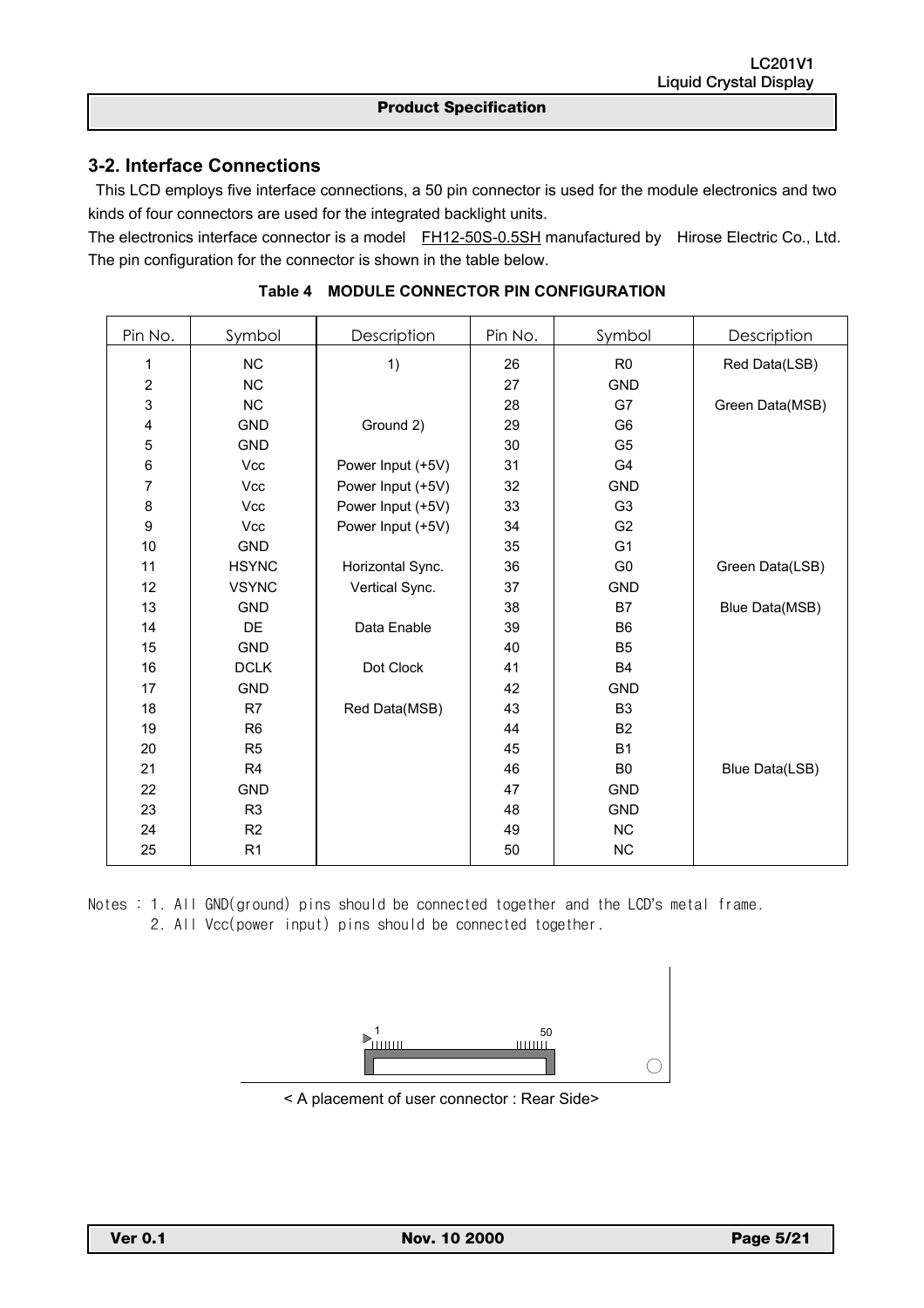<u></u>

The backlight interface connectors are BHSR-02VS-1 and BHR03VS-1 manufactured by JST. The mating connectors are SM02B-BHS-1-TB and SM03(4.0)B-BHS-1-TB manufactured by JST or equivalents. And the pin configuration for the connectors are shown in the table below.

| $<$ CN 2, CN4 $>$ |               |                                 |             |
|-------------------|---------------|---------------------------------|-------------|
| Pin No            | <b>SYMBOL</b> | Description                     | <b>NOTE</b> |
|                   | HV            | High voltage (Pink color cable) | -           |
|                   | NC.           |                                 |             |
| ◠                 | HV            | High voltage (Pink color cable) |             |

### **Table 5 BACKLIGHT CONNECTOR PIN CONFIGURATION**

< CN 3, CN5>

| Pin No | SYMBOL | Description                     | <b>NOTE</b> |
|--------|--------|---------------------------------|-------------|
|        | HV     | High voltage (Pink color cable) |             |
|        |        | Ground (White color cable)      |             |

Notes: 1. The high voltage side terminal is colored pink. The low voltage side terminal is white.

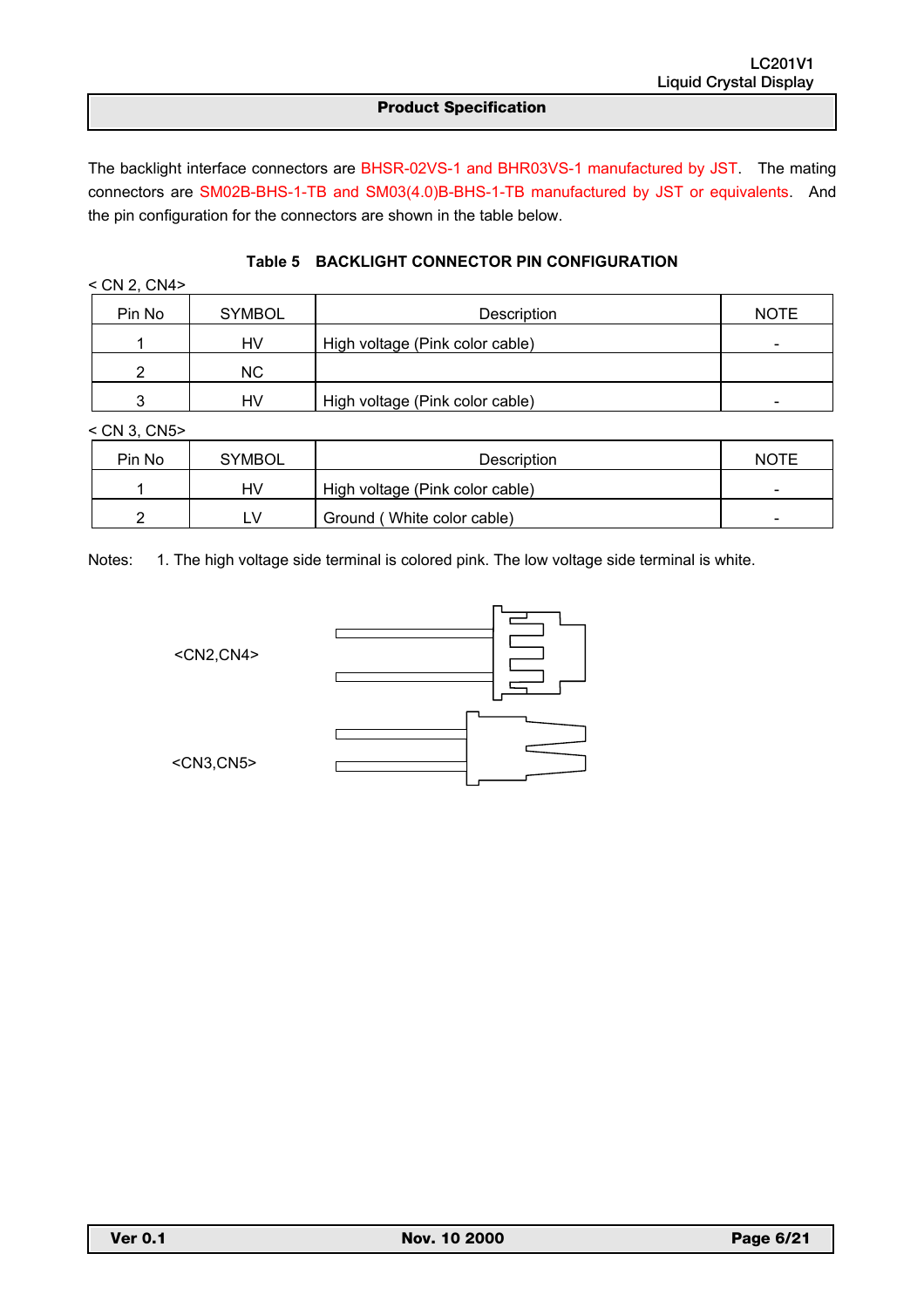# **3-3. Signal Timing Specifications**

<u></u>

 All of the interface signal timing should be satisfied with the following specifications for it's proper operation.

|                              | <b>ITEM</b>                  | <b>SYMBOL</b>              | <b>MIN</b>     | <b>TYP</b>               | <b>MAX</b>                   | Unit       | <b>Notes</b>             |
|------------------------------|------------------------------|----------------------------|----------------|--------------------------|------------------------------|------------|--------------------------|
|                              | Frequency                    | $f_{CLK}$ (=1/ $t_{CLK}$ ) | 20.0           | 25.0                     | 30.0                         | <b>MHz</b> | Dclk:                    |
| <b>Dclk</b>                  | High duration                | $t_{\text{WCH}}$           | $0.4 t_{CLK}$  | $0.6 t_{CLK}$            | $0.8 t_{CLK}$                | ns         | 25MHz                    |
|                              | Low duration                 | $t_{\text{WCL}}$           | $0.2 t_{CLK}$  | $0.4 t_{CLK}$            | $0.6 t_{CLK}$                | ns         | $\blacksquare$           |
|                              | Setup duration               | $t_{SD}$                   | 5.0            | ÷,                       |                              | ns         | for $f_{CLK}$            |
| Data                         | Hold duration                | $t_{HD}$                   | 10.0           | $\overline{\phantom{0}}$ | $\qquad \qquad \blacksquare$ | ns         |                          |
|                              | Period                       | $t_{HP}$                   | $\blacksquare$ | 31.8                     | $\blacksquare$               | $\mu$ s    | $\overline{\phantom{a}}$ |
| Hsync                        |                              |                            | 770            | 800                      | 900                          | clock      |                          |
|                              | Pulse width                  | $t_{WH}$                   | $\overline{2}$ | 96                       | 200                          | clock      |                          |
|                              | Period                       | $t_{VP}$                   | $\blacksquare$ | 16.67                    |                              | msec       |                          |
| Vsync                        |                              |                            | 515            | 525                      | 560                          | lines      |                          |
|                              | Pulse width                  | $t_{\rm WV}$               | $\overline{2}$ | 3                        | 34                           | lines      |                          |
|                              | Setup duration               | $t_{SI}$                   | 5.0            | $\overline{\phantom{0}}$ |                              | ns         | for $f_{CLK}$            |
|                              | Hold duration                | $t_{HI}$                   | 10.0           | $\blacksquare$           | $\overline{\phantom{a}}$     | ns         | for $f_{CLK}$            |
|                              | Horizontal back porch        | $t_{\sf HBP}$              | 12             | 48                       |                              | clock      |                          |
| Data                         | <b>Horizontal Active</b>     |                            | 640            | 640                      | 640                          | clock      |                          |
| Enable                       | Horizontal front porch       | $t_{\text{HFP}}$           | 8              | 16                       |                              | clock      |                          |
| (DE)                         | Vertical back porch          | $t_{\rm VBP}$              | 1              | 33                       |                              | lines      |                          |
|                              | <b>Vertical Active</b>       |                            | 480            | 480                      | 480                          | lines      |                          |
|                              | Vertical front porch         | $t_{\rm VFP}$              | 1              | 10                       |                              | lines      |                          |
| Hsync-clock phase difference |                              | $t_{HC}$                   | $t_{CLK}$ -10  | $\blacksquare$           | $T_{\text{wcl}}$             | ns         | $\overline{\phantom{a}}$ |
|                              | Hsync-Vsync phase difference | $t_{HV}$                   |                | $\overline{a}$           | $t_{HP}$ - $T_{WH}$          | ns         |                          |

### **Table 6 Timing Table**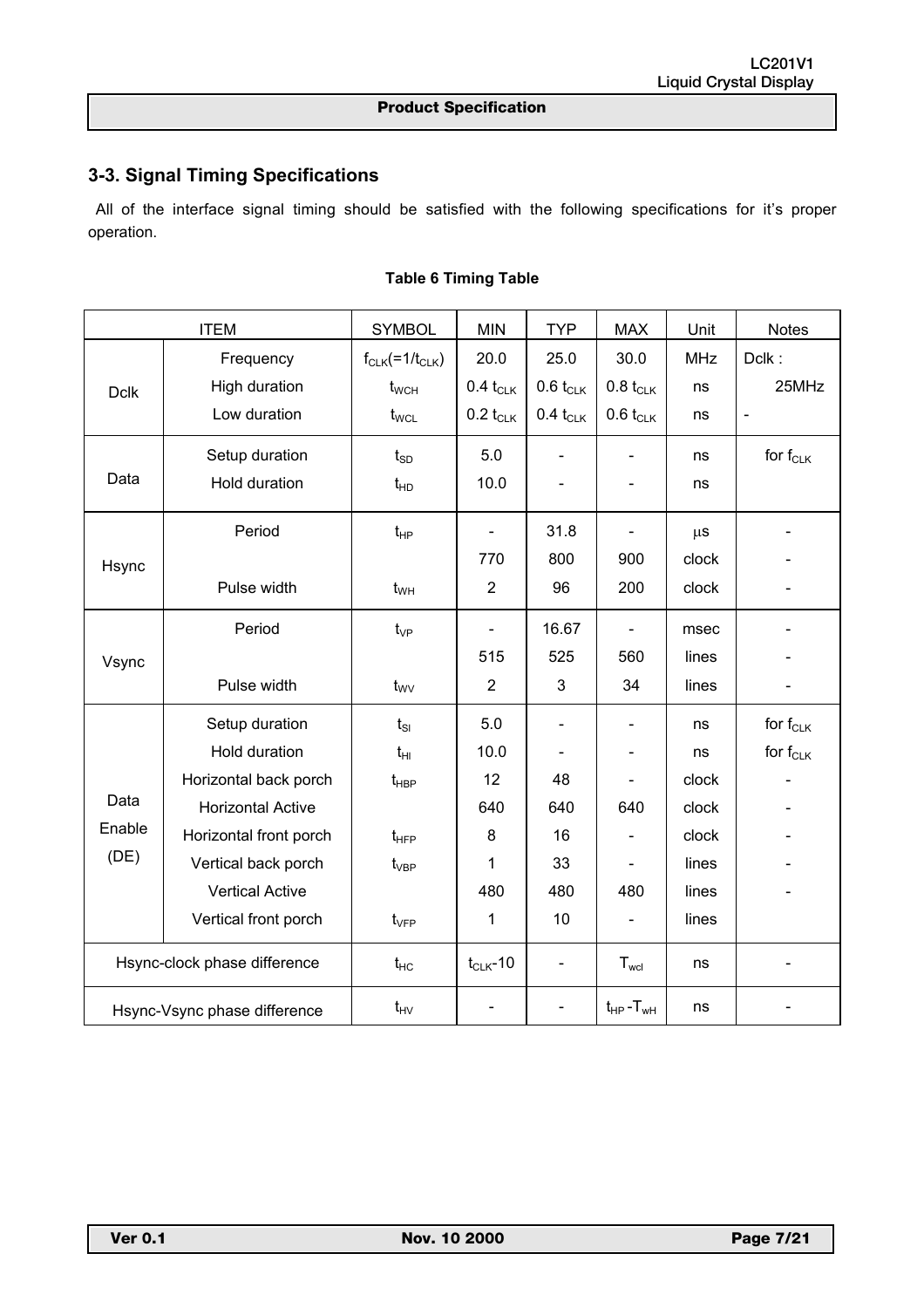# **3-4. Signal Timing Waveforms**

<u></u>

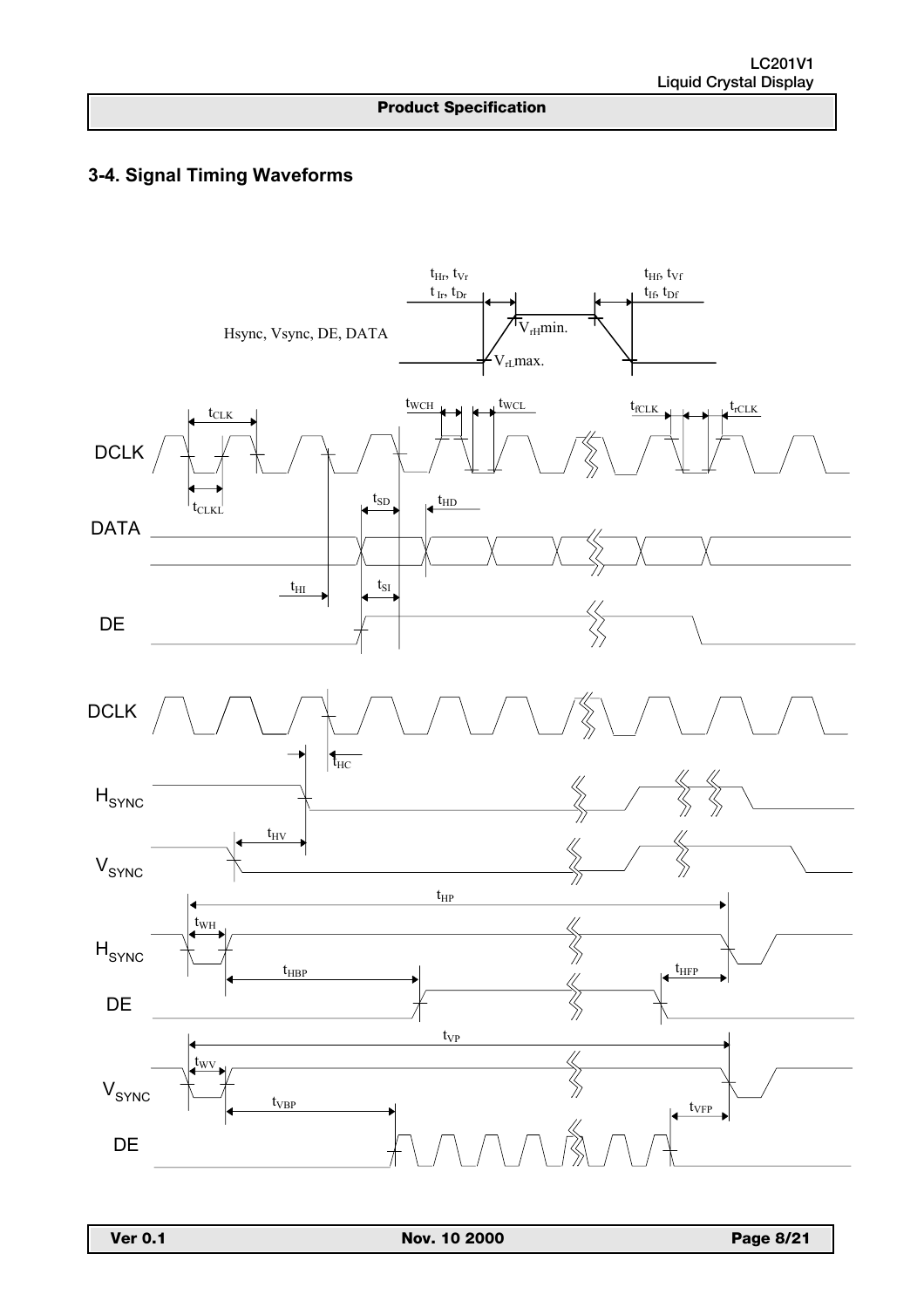# **3-5. Color Input Data Reference**

<u></u>

 The brightness of each primary color(red, green and blue) is based on the 8-bit gray scale data input for the color; the higher the binary input, the brighter the color. The table below provides a reference for color versus data input.

|              |                   |                     |                     |                     |                     | Input Color Data    |                     |                      |                     |                 |                     |                 |                      |             |                     |                              |                                      |                     |                     |                |                |                     |                      |                              |                     |
|--------------|-------------------|---------------------|---------------------|---------------------|---------------------|---------------------|---------------------|----------------------|---------------------|-----------------|---------------------|-----------------|----------------------|-------------|---------------------|------------------------------|--------------------------------------|---------------------|---------------------|----------------|----------------|---------------------|----------------------|------------------------------|---------------------|
|              | Color             |                     |                     |                     |                     | Red                 |                     |                      |                     |                 |                     |                 |                      | Green       |                     |                              |                                      | Blue                |                     |                |                |                     |                      |                              |                     |
|              |                   | <b>MSB</b><br>R7    | R6                  | R5                  | R4                  | R3                  | <b>LSB</b><br>R2    | R <sub>1</sub>       | R <sub>0</sub>      | $\overline{G7}$ | <b>MSB</b><br>G6    | $\overline{G5}$ | $\overline{G4}$      | G3          | $\overline{G2}$     | <b>LSB</b><br>$\overline{G}$ | G0 B7                                |                     | <b>MSB</b><br>B6    | B <sub>5</sub> | <b>B4</b>      | B3                  | B <sub>2</sub>       | <b>LSB</b><br>B <sub>1</sub> | B <sub>O</sub>      |
|              | <b>Black</b>      | 0                   | 0                   | 0                   | $\mathbf 0$         | $\mathbf 0$         | 0                   | $\mathbf 0$          | 0                   | $\mathbf 0$     | 0                   | 0               | 0                    | 0           | 0                   | 0                            | $\mathsf{O}\xspace$                  | 0                   | 0                   | 0              | 0              | 0                   | 0                    | 0                            | $\mathsf{O}\xspace$ |
|              | Red(255)          | 1                   | 1                   | 1                   | 1                   | 1                   | 1                   | 1                    | 1                   | 0               | 0                   | 0               | 0                    | 0           | 0                   | 0                            | 0                                    | 0                   | 0                   | 0              | 0              | 0                   | 0                    | 0                            | $\mathsf{O}\xspace$ |
|              | Green(255)        | 0                   | 0                   | 0                   | $\mathbf 0$         | 0                   | 0                   | 0                    | 0                   | 1               | 1                   | 1               | 1                    | 1           | 1                   | 1                            | 1                                    | 0                   | 0                   | 0              | 0              | 0                   | 0                    | 0                            | $\mathsf{O}\xspace$ |
| <b>Basic</b> | <b>Blue</b> (255) | 0                   | 0                   | 0                   | 0                   | 0                   | 0                   | 0                    | 0                   | 0               | 0                   | 0               | 0                    | 0           | 0                   | 0                            | 0                                    | 1                   | 1                   | 1              | 1              | 1                   | 1                    | 1                            | 1                   |
| Colors       | Cyan              | 0                   | 0                   | 0                   | 0                   | 0                   | 0                   | 0                    | 0                   | 1               | 1                   | 1               | 1                    | 1           | 1                   | 1                            | 1                                    | 1                   | 1                   | 1              | 1              | 1                   | 1                    | 1                            | 1                   |
|              | Magenta           | 1                   | 1                   | 1                   | 1                   | 1                   | 1                   | 1                    | 1                   | 0               | 0                   | 0               | 0                    | 0           | 0                   | 0                            | 0                                    | 1                   | 1                   | 1              | 1              | 1                   | 1                    | 1                            | 1                   |
|              | Yellow            | 1                   | 1                   | 1                   | 1                   | 1                   | 1                   | 1                    | 1                   | 1               | 1                   | 1               | 1                    | 1           | 1                   | 1                            | 1                                    | 0                   | 0                   | 0              | 0              | 0                   | 0                    | 0                            | $\mathsf{O}\xspace$ |
|              | White             | 1                   | 1                   | 1                   | 1                   | 1                   | 1                   | 1                    | 1                   | 1               | 1                   | 1               | 1                    | 1           | 1                   | 1                            | 1                                    | 1                   | 1                   | 1              | 1              | 1                   | 1                    | 1                            | 1                   |
|              | Red(000)          | 0                   | 0                   | 0                   | 0                   | 0                   | 0                   | 0                    | 0                   | 0               | 0                   | 0               | 0                    | 0           | 0                   | 0                            | 0                                    | 0                   | 0                   | 0              | 0              | 0                   | 0                    | 0                            | $\mathsf{O}\xspace$ |
|              | Red(001)          | 0                   | 0                   | 0                   | $\mathbf 0$         | 0                   | 0                   | 0                    | 1                   | 0               | 0                   | 0               | 0                    | 0           | $\mathbf 0$         | 0                            | 0                                    | 0                   | 0                   | 0              | 0              | 0                   | 0                    | 0                            | $\mathsf{O}\xspace$ |
|              | Red(002)          | 0                   | 0                   | 0                   | 0                   | 0                   | 0                   | 1                    | 0                   | 0               | 0                   | 0               | 0                    | 0           | 0                   | 0                            | $\mathsf{O}\xspace$                  | 0                   | 0                   | 0              | 0              | 0                   | 0                    | 0                            | $\mathsf{O}\xspace$ |
| Red          |                   | $\ddot{\cdot}$      | :                   | :                   | $\ddot{\cdot}$      | $\vdots$            | $\vdots$            | $\ddot{\cdot}$       | $\vdots$            | $\ddot{\cdot}$  | $\ddot{\cdot}$      | $\vdots$        | :                    | $\vdots$    | $\vdots$            |                              | $\vdots$                             | $\vdots$            | $\vdots$            | :              | $\vdots$       | :                   | $\vdots$             | $\vdots$                     | $\vdots$            |
|              | Red(253)          | 1                   | 1                   |                     | 1                   | 1                   | 1                   | 0                    | 1                   | 0               | 0                   | 0               | 0                    | 0           | 0                   | 0                            | 0                                    | 0                   | 0                   | 0              | 0              | 0                   | 0                    | 0                            | $\mathsf{O}\xspace$ |
|              | Red(254)          | 1                   | 1                   | 1                   | 1                   | 1                   | 1                   | 1                    | 0                   | 0               | 0                   | 0               | 0                    | 0           | 0                   | 0                            | 0                                    | 0                   | 0                   | 0              | 0              | 0                   | 0                    | 0                            | $\mathsf{O}\xspace$ |
|              | Red(255)          | 1                   | 1                   | 1                   | 1                   | 1                   | 1                   | 1                    | 1                   | 0               | 0                   | 0               | 0                    | 0           | 0                   | 0                            | 0                                    | 0                   | 0                   | 0              | 0              | 0                   | 0                    | 0                            | $\mathsf{O}\xspace$ |
|              | Green(000)        | 0                   | 0                   | 0                   | $\mathbf{O}$        | 0                   | 0                   | 0                    | 0                   | $\mathbf 0$     | 0                   | 0               | 0                    | 0           | $\mathbf 0$         | 0                            | 0                                    | 0                   | $\mathsf{O}\xspace$ | 0              | 0              | 0                   | 0                    | 0                            | $\mathsf{O}\xspace$ |
|              | Green(001)        | 0                   | 0                   | 0                   | $\mathsf{O}\xspace$ | 0                   | 0                   | 0                    | 0                   | 0               | 0                   | 0               | 0                    | 0           | 0                   | 0                            | 1                                    | 0                   | 0                   | 0              | 0              | 0                   | 0                    | 0                            | $\mathsf{O}\xspace$ |
|              | Green(002)        | 0                   | 0                   | 0                   | 0                   | 0                   | 0                   | 0                    | 0                   | 0               | 0                   | 0               | 0                    | 0           | 0                   |                              | 0                                    | 0                   | 0                   | 0              | 0              | 0                   | 0                    | 0                            | $\mathsf{O}\xspace$ |
| Green        |                   | $\vdots$            | :                   | $\vdots$            | $\vdots$            | $\vdots$            | $\ddot{\cdot}$      | $\vdots$             | $\vdots$            | $\vdots$        | $\vdots$            | $\vdots$        | :                    | $\vdots$    | $\vdots$            | :                            | $\ddot{\cdot}$                       | $\vdots$            | $\vdots$            | $\vdots$       | $\ddot{\cdot}$ | $\vdots$            | $\ddot{\cdot}$       | :                            | $\vdots$            |
|              | Green(253)        | 0                   | 0                   | 0                   | 0                   | 0                   | 0                   | 0                    | 0                   | 1               | 1                   | 1               | 1                    | 1           | 1                   | 0                            | 1                                    | 0                   | 0                   | 0              | 0              | 0                   | 0                    | 0                            | $\mathsf{O}\xspace$ |
|              | Green(254)        | 0                   | 0                   | 0                   | 0                   | 0                   | 0                   | 0                    | 0                   | 1               | 1                   | 1               | 1                    | 1           | 1                   | -1                           | 0                                    | 0                   | 0                   | 0              | 0              | 0                   | 0                    | 0                            | $\mathsf{O}\xspace$ |
|              | Green(255)        | 0                   | 0                   | 0                   | 0                   | 0                   | 0                   | 0                    | 0                   | 1               | 1                   | 1               | 1                    |             | 1                   | 1                            | 1                                    | 0                   | 0                   | 0              | 0              | 0                   | 0                    | 0                            | $\mathbf 0$         |
|              | <b>Blue</b> (000) | $\mathsf{O}\xspace$ | $\mathsf{O}\xspace$ | $\mathsf{O}\xspace$ | $\mathsf{O}\xspace$ | $\mathsf{O}\xspace$ | $\mathsf{O}\xspace$ | $\mathsf{O}\xspace$  | $\mathbf 0$         | 0               | $\mathsf{O}\xspace$ | $\mathsf{O}$    | $\mathsf{O}\xspace$  | $\mathbf 0$ | 0                   | $\mathbf 0$                  | $\mathsf O$                          | 0                   | $\mathsf{O}\xspace$ | 0              | $\mathsf{O}$   | $\mathsf{O}$        | $\mathsf{O}\xspace$  | $\mathsf{O}\xspace$          | $\mathsf{O}\xspace$ |
|              | <b>Blue(001)</b>  | 0                   | 0                   | $\mathsf{O}$        | $\mathsf{O}\xspace$ | $\mathbf 0$         | $\mathsf{O}\xspace$ | $\mathsf{O}\xspace$  | $\mathsf{O}\xspace$ | $\mathsf{O}$    | 0                   | $\mathsf{O}$    | $\mathsf{O}\xspace$  | 0           | $\mathsf{O}\xspace$ | $\mathbf 0$                  | $\mathsf{O}\xspace$                  | $\mathsf{O}\xspace$ | $\mathsf{O}\xspace$ | $\mathbf 0$    | 0              | $\mathsf{O}\xspace$ | $\mathbf 0$          | $\mathsf{O}$                 | $\mathbf{1}$        |
|              | <b>Blue</b> (002) | 0                   | 0                   | $\mathbf 0$         | $\mathsf{O}\xspace$ | 0                   | $\mathsf{O}\xspace$ | $\mathsf{O}\xspace$  | $\mathsf{O}\xspace$ | $\mathbf 0$     | 0                   | $\mathsf{O}$    | $\mathsf{O}\xspace$  | $\mathbf 0$ | $\mathsf{O}\xspace$ | 0                            | $\mathsf{O}\xspace$                  | $\mathsf{O}\xspace$ | $\mathsf{O}\xspace$ | $\mathbf 0$    | 0              | $\mathsf{O}\xspace$ | $\mathbf 0$          | 1                            | $\mathsf{O}\xspace$ |
| Blue         |                   | $\vdots$            | $\ddot{\cdot}$      | $\vdots$            | $\vdots$            | $\vdots$            | $\ddot{\cdot}$      | $\ddot{\phantom{a}}$ | $\vdots$            | $\vdots$        | $\vdots$            | $\ddot{\cdot}$  | $\ddot{\phantom{a}}$ | $\vdots$    | $\ddot{\cdot}$      | $\vdots$                     | $\ddot{\ddot{\phantom{}}\phantom{}}$ | $\vdots$            | $\vdots$            | $\vdots$       | $\vdots$       | $\ddot{\cdot}$      | $\ddot{\phantom{a}}$ | $\vdots$                     | $\ddot{\cdot}$      |
|              | <b>Blue</b> (253) | 0                   | $\mathbf 0$         | $\mathbf 0$         | $\mathsf{O}\xspace$ | 0                   | $\mathsf{O}\xspace$ | $\mathbf 0$          | $\mathbf 0$         | $\mathbf 0$     | 0                   | $\mathsf{O}$    | $\mathbf 0$          | $\mathbf 0$ | $\mathsf{O}\xspace$ | 0                            | $\mathsf{O}\xspace$                  | -1                  | 1                   | 1              | 1              | 1                   | 1                    | $\mathbf 0$                  | $\mathbf{1}$        |
|              | <b>Blue(254)</b>  | 0                   | $\mathbf 0$         | $\mathbf 0$         | $\mathbf 0$         | 0                   | $\mathsf{O}\xspace$ | $\mathsf{O}\xspace$  | $\mathsf{O}\xspace$ | $\overline{O}$  | $\mathsf{O}\xspace$ | $\mathsf{O}$    | $\mathsf{O}\xspace$  | $\mathbf 0$ | $\mathbf 0$         | 0                            | $\mathsf{O}\xspace$                  | $\mathbf{1}$        | 1                   | 1              | 1              | 1                   | $\mathbf{1}$         | 1                            | $\mathsf{O}\xspace$ |
|              | <b>Blue(255)</b>  | 0                   | $\mathbf 0$         | 0                   | $\mathsf{O}\xspace$ | $\mathsf{O}\xspace$ | 0                   | $\mathsf{O}\xspace$  | 0                   | $\mathsf O$     | $\mathsf{O}\xspace$ | 0               | $\mathsf{O}\xspace$  | 0           | $\mathsf{O}\xspace$ | $\mathsf{O}\xspace$          | $\mathsf{O}\xspace$                  | 1                   | 1                   | 1              | 1              | 1                   | 1                    | 1                            | $\mathbf{1}$        |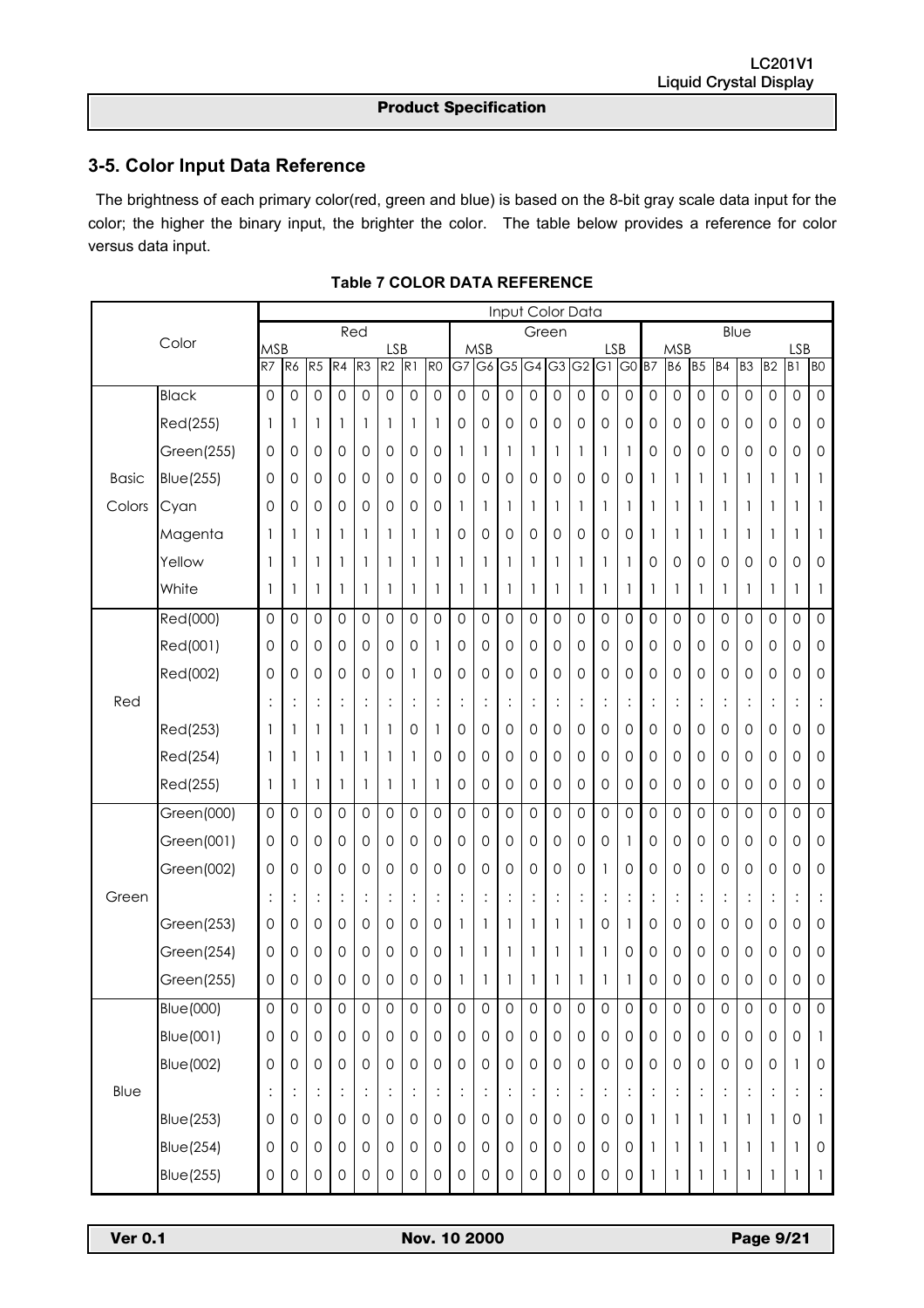# **3.6 Power Sequence**

<u></u>



|                |                              | Value |    |       |  |  |  |
|----------------|------------------------------|-------|----|-------|--|--|--|
| Parameter      | Unit<br>Min.<br>Max.<br>Typ. |       |    | Notes |  |  |  |
| Τ1             |                              |       | 10 | ms    |  |  |  |
| T <sub>2</sub> | $\theta$                     |       | 50 | ms    |  |  |  |
| T <sub>3</sub> | 200                          |       |    | ms    |  |  |  |
| T4             | 200                          |       |    | ms    |  |  |  |
| T <sub>5</sub> | $\theta$                     |       | 50 | ms    |  |  |  |
| T <sub>6</sub> |                              |       | 10 | ms    |  |  |  |
| T7             | 400                          |       |    | ms    |  |  |  |

Notes: 1. Please avoid floating state of interface signal at invalid period.

2. When the interface signal is invalid, be sure to pull down the power supply for LCD  $V_{CC}$  to 0V.

3. Lamp power must be turn on after power supply for LCD and interface signal are valid.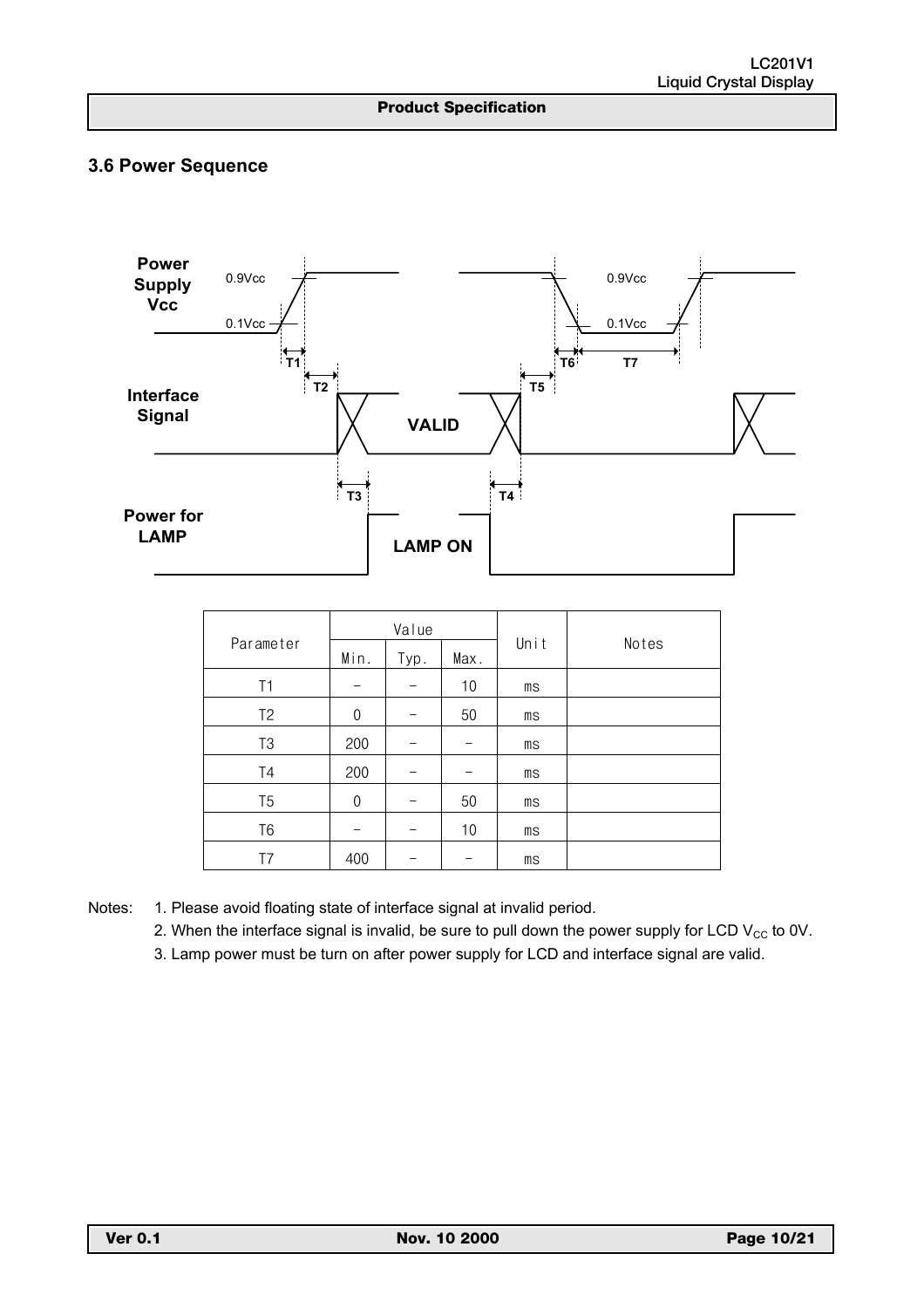# **4. Optical Specifications**

 Optical characteristics are determined after the unit has been 'ON' and stable for approximately 30 minutes in a dark environment at 25℃. The values specified are at an approximate distance 50cm from the LCD surface at a viewing angle of  $\Phi$  and  $\theta$  equal to 0°.

FIG. 1 presents additional information concerning the measurement equipment and method.

### **FIG. 1 Optical Characteristic Measurement Equipment and Method**

<u></u>



**Table 8 OPTICAL CHARACTERISTICS** 

( Ta=25℃,  $V_{IN}$ =5.0V,  $f_V$  =60Hz, Dclk=25MHz,  $I_{BL}$ =7mA x 3)

| Parameter                                                                                                                                                          | Symbol                                                                                  |                                                                      | Values                                                               |                                                                      | Units           | <b>Notes</b>   |  |
|--------------------------------------------------------------------------------------------------------------------------------------------------------------------|-----------------------------------------------------------------------------------------|----------------------------------------------------------------------|----------------------------------------------------------------------|----------------------------------------------------------------------|-----------------|----------------|--|
|                                                                                                                                                                    |                                                                                         | Min.                                                                 | Typ.                                                                 | Max.                                                                 |                 |                |  |
| <b>Contrast Ratio</b>                                                                                                                                              | <b>CR</b>                                                                               | 200                                                                  | 400                                                                  |                                                                      |                 | 1              |  |
| Surface Luminance, white                                                                                                                                           | $L_{WH}$                                                                                | 360                                                                  | 400                                                                  |                                                                      | $\text{cd/m}^2$ | $\overline{2}$ |  |
| Luminance Variation                                                                                                                                                | δ WHITE                                                                                 |                                                                      | 1.3                                                                  | 1.5                                                                  |                 | 3              |  |
| Response Time<br><b>Rise Time</b><br>Decay Time                                                                                                                    | Tr<br>$Tr_R$<br>$Tr_D$                                                                  |                                                                      | 7<br>18                                                              | 10<br>20                                                             | ms              | $\overline{4}$ |  |
| <b>CIE Color Coordinates</b><br>Red<br>Green<br><b>Blue</b><br>White                                                                                               | $X_{R}$<br>УR<br>$\mathsf{X}_{\mathsf{G}}$<br>УG<br>$x_B$<br>Ув<br>x <sub>W</sub><br>Уw | 0.609<br>0.306<br>0.257<br>0.556<br>0.112<br>0.053<br>0.261<br>0.262 | 0.639<br>0.336<br>0.287<br>0.586<br>0.142<br>0.083<br>0.291<br>0.292 | 0.669<br>0.366<br>0.317<br>0.616<br>0.172<br>0.113<br>0.321<br>0.322 |                 |                |  |
| <b>Viewing Angle</b><br>x axis, right ( $\Phi = 0^{\circ}$ )<br>x axis, left $(\Phi = 180^\circ)$<br>y axis, $up(\Phi = 90^\circ)$<br>y axis, down ( $\Phi$ =270°) | $\theta$ r<br>$\theta$  <br>$\theta$ u<br>$\Theta$ d                                    | 60<br>60<br>$\overline{45}$<br>45                                    |                                                                      |                                                                      | degree          | 5              |  |
| <b>Gray Scale</b>                                                                                                                                                  |                                                                                         |                                                                      |                                                                      |                                                                      |                 | 6              |  |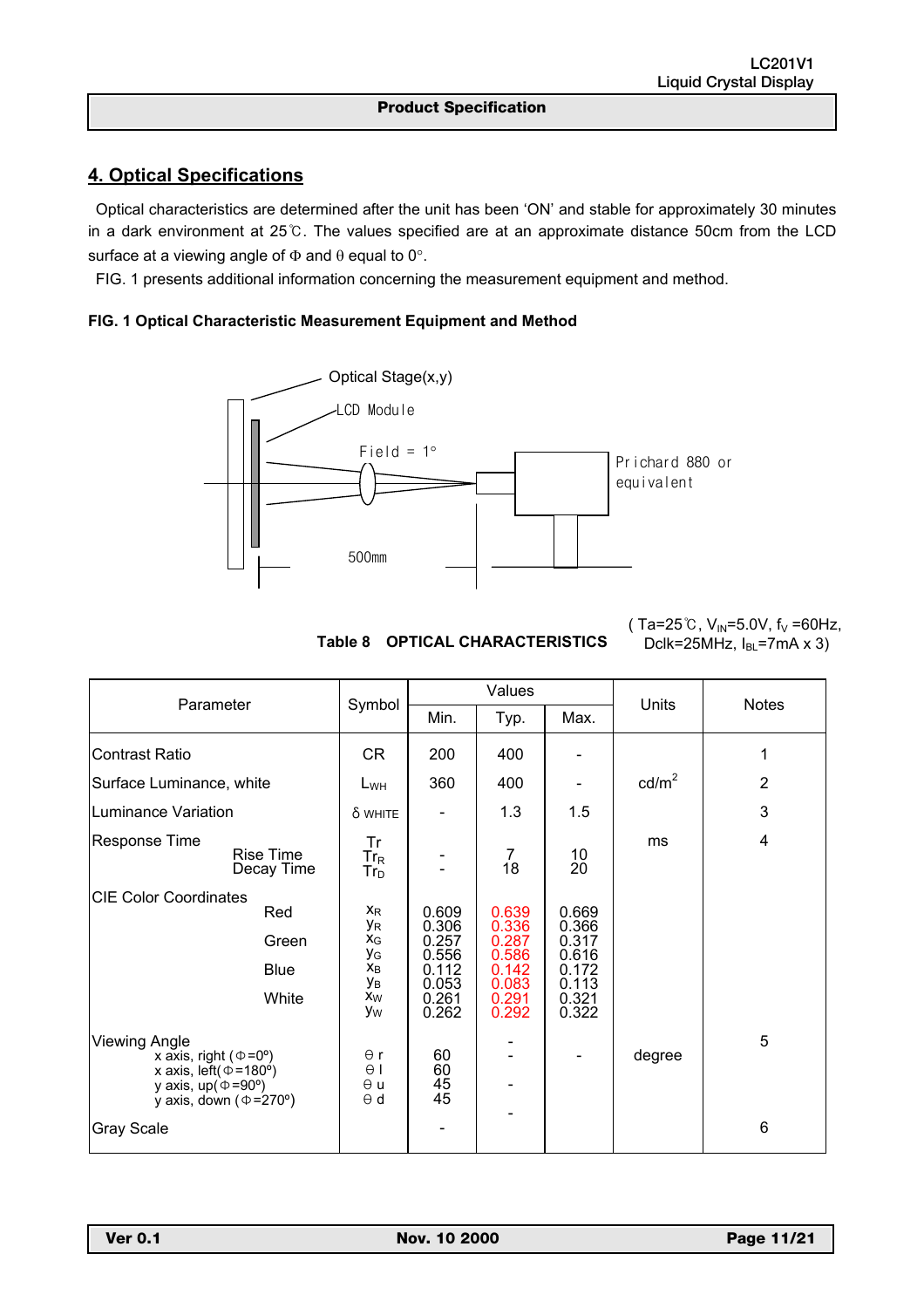Notes 1. Contrast Ratio (CR) is defined mathematically as :

Contrast Ratio =

<u></u>

Surface Luminance with all white pixels

Surface Luminance with all black pixels

2. Surface luminance is an average of the five point across the LCD surface 50cm from the surface with all pixels displaying white. For more information see FIG. 2.

When  $I_{BL}$ =7mA x 3 at each assembly,  $L_{WH}$ = 360cd/m<sup>2</sup> (Min.) 400cd/m<sup>2</sup> (Typ.)

3. The variation in surface luminance,  $\delta$  WHITE is determined by measuring  $L_{ON}$  at each test position 1 through 5, and then dividing the maximum  $L_{ON}$  of 5 points luminance by minimum  $L_{ON}$  of 5 points luminance. For more information see FIG. 2

 $\delta$  WHITE = Maximum (L<sub>ON1</sub>, L<sub>ON2</sub>, ....L<sub>ON5</sub>)  $\div$  Minimum (L<sub>ON1</sub>, L<sub>ON2</sub>, ....L<sub>ON5</sub>)

4. Response time is the time required for the display to transition from white to black (Rise Time,  $Tr_R$ ) and from black to white (Decay Time,  $Tr_D$ ). For additional information see FIG. 3.

5. Viewing angle is the angle at which the contrast ratio is greater than 10. The angles are determined for the horizontal or x axis and the vertical or y axis with respect to the z axis which is normal to the LCD surface. For more information see FIG. 4

6. Gray scale specification.

|                         |           | Relative Brightness (%) |      |      |      |
|-------------------------|-----------|-------------------------|------|------|------|
| $\boldsymbol{n}$        | Gs(S)     | Min.                    | Typ. | Max. | Note |
| $\pmb{0}$               | $\pmb{0}$ | 0.1                     | 0.2  | 0.3  |      |
| $\mathbf{1}$            | 15        | 0.2                     | 0.5  | 0.8  |      |
| $\mathbf 2$             | 31        | 0.6                     | 1.2  | 2.0  |      |
| 3                       | 47        | 1.1                     | 2.2  | 3.6  |      |
| 4                       | 63        | 1.9                     | 3.7  | 6.0  |      |
| 5                       | 79        | 2.8                     | 5.4  | 8.5  |      |
| 6                       | 95        | 4.4                     | 7.9  | 12.1 |      |
| $\overline{\mathbf{z}}$ | 111       | 6.6                     | 11.5 | 17.2 |      |
| 8                       | 127       | 10.2                    | 16.6 | 24.0 |      |
| 9                       | 143       | 14.4                    | 22.1 | 30.9 |      |
| $10$                    | 159       | 19.7                    | 28.8 | 39.2 |      |
| 11                      | 175       | 26.8                    | 36.7 | 47.9 |      |
| 12                      | 191       | 35.4                    | 45.8 | 57.5 |      |
| 13                      | 207       | 44.7                    | 54.8 | 66.3 |      |
| 14                      | 223       | 59.9                    | 68.2 | 77.7 |      |
| 15                      | 239       | 78.8                    | 83.8 | 89.4 |      |
| 16                      | 255       | 100                     | 100  | 100  |      |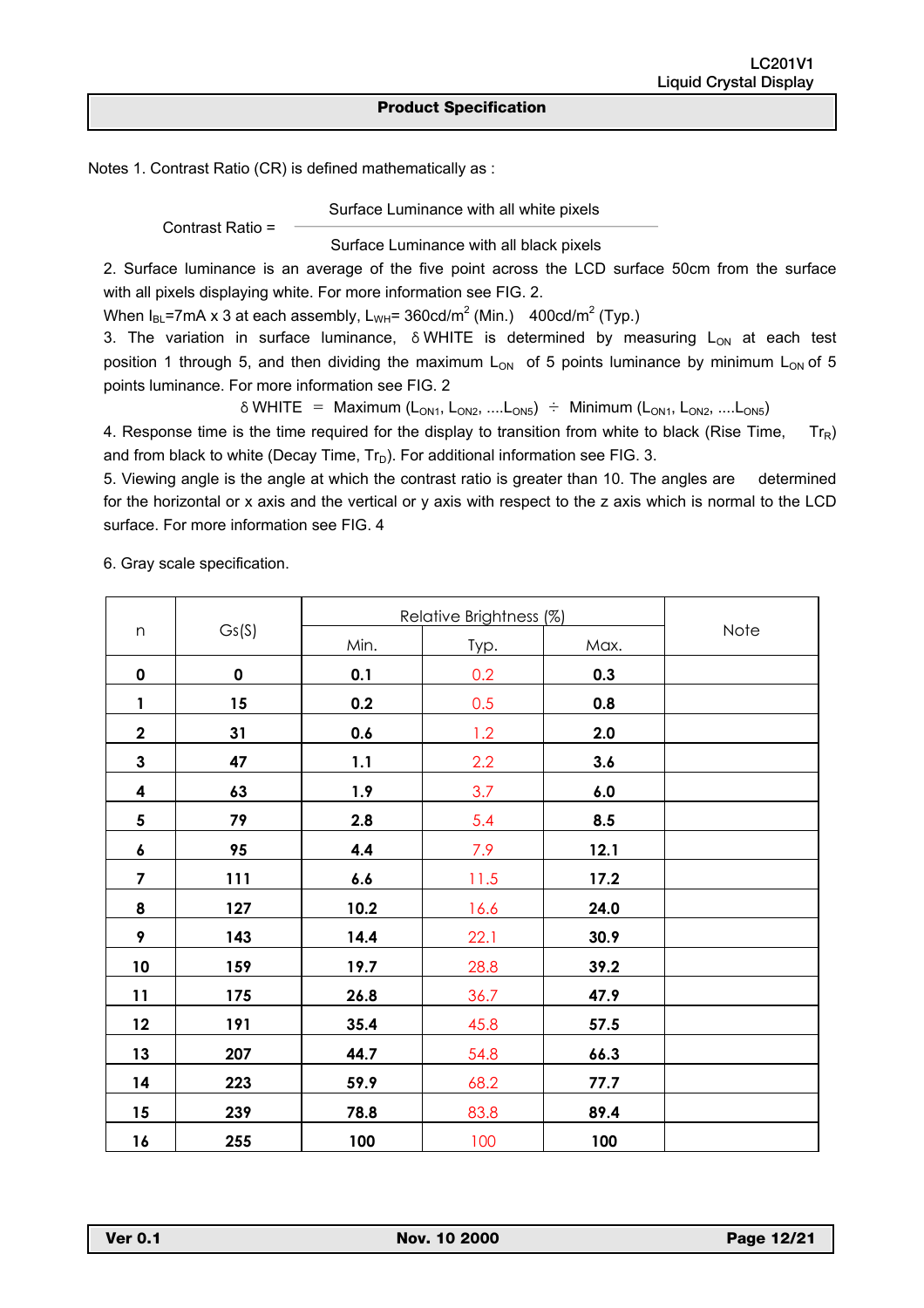### **FIG. 2 Luminance**

Measuring point for luminance variation and surface luminance.

<u></u>



### **FIG. 3 Response Time**

The response time is defined as the following figure and shall be measured by switching the input signal for "black" and "white".



### **FIG. 4 Viewing angle**

<Definition of viewing angle range>

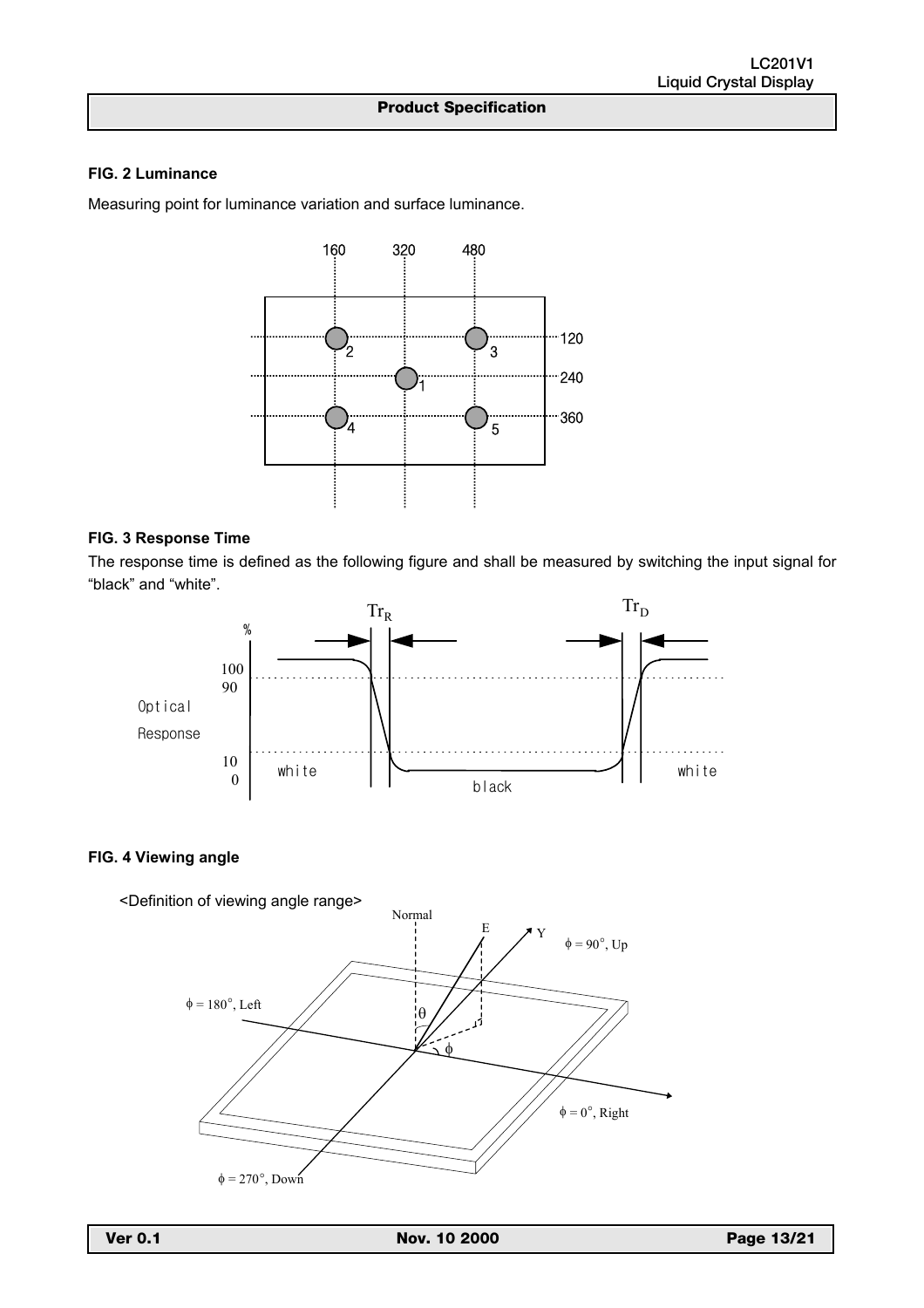## **5. Mechanical Characteristics**

<u></u>

 The contents provide general mechanical characteristics for the model LC201V1 LCD. In addition, the figures in the next page are detailed mechanical drawings of the LCD.

| Outside dimensions       |   | Horizontal                 | 450.0 $\pm$ 0.7 mm                          |  |  |  |
|--------------------------|---|----------------------------|---------------------------------------------|--|--|--|
|                          |   | Vertical                   | 348.7 $\pm$ 0.7 mm                          |  |  |  |
|                          |   | Depth                      | $20.0 \pm 0.7$ mm                           |  |  |  |
| Bezel area               |   | Horizontal                 | 413.0 $\pm$ 0.5 mm                          |  |  |  |
|                          |   | Vertical                   | 311.0 $\pm$ 0.5 mm                          |  |  |  |
| Active Display area      |   | Horizontal                 | 408,000 mm                                  |  |  |  |
|                          |   | Vertical                   | 306.000 mm                                  |  |  |  |
| Weight (approximate)     | ÷ | 3200g (Typ.), 3360g (Max.) |                                             |  |  |  |
| <b>Surface Treatment</b> |   | Hard coating (3H)          | Anti-glare treatment of the front polarizer |  |  |  |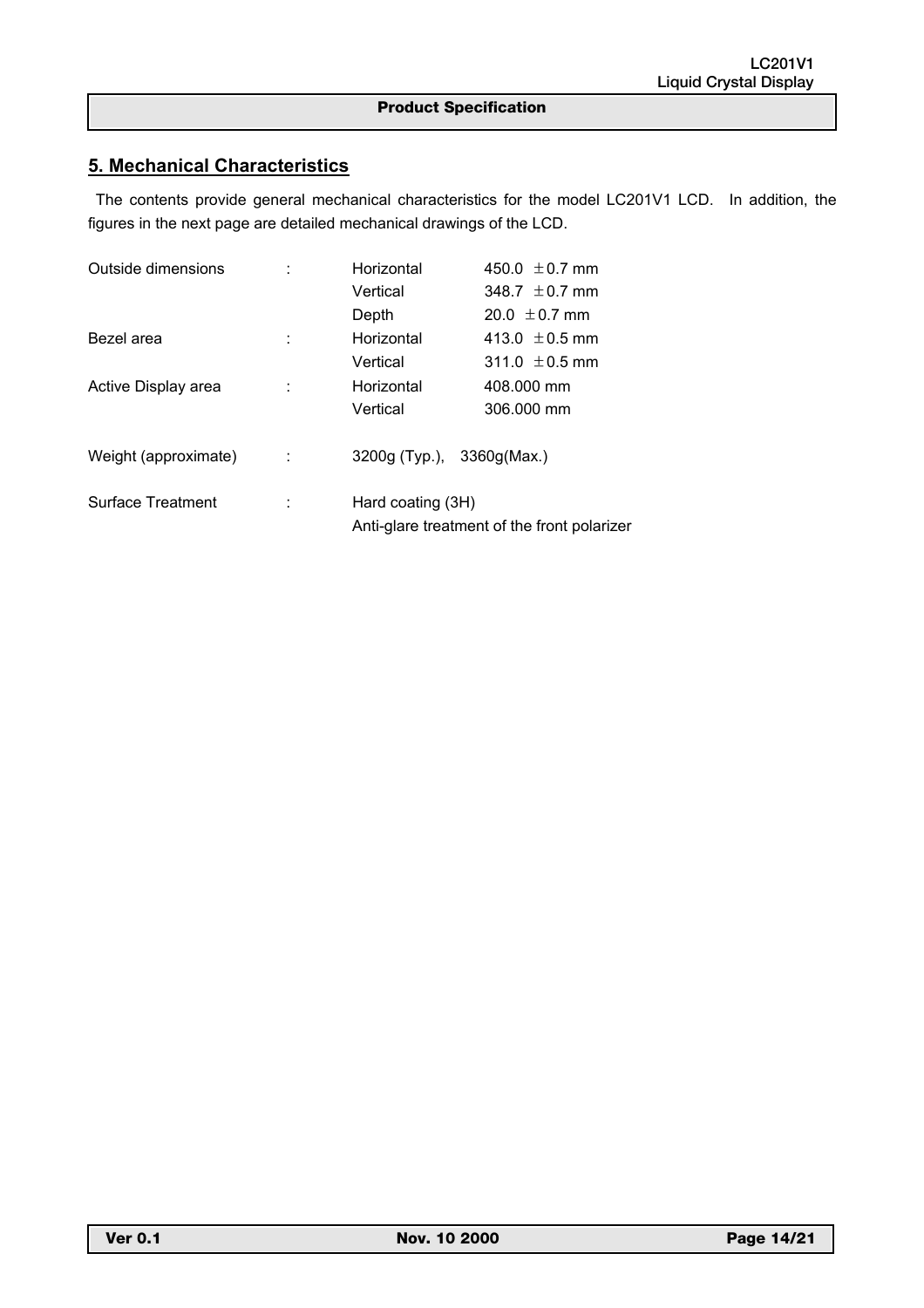< FRONT VIEW >

<u></u>

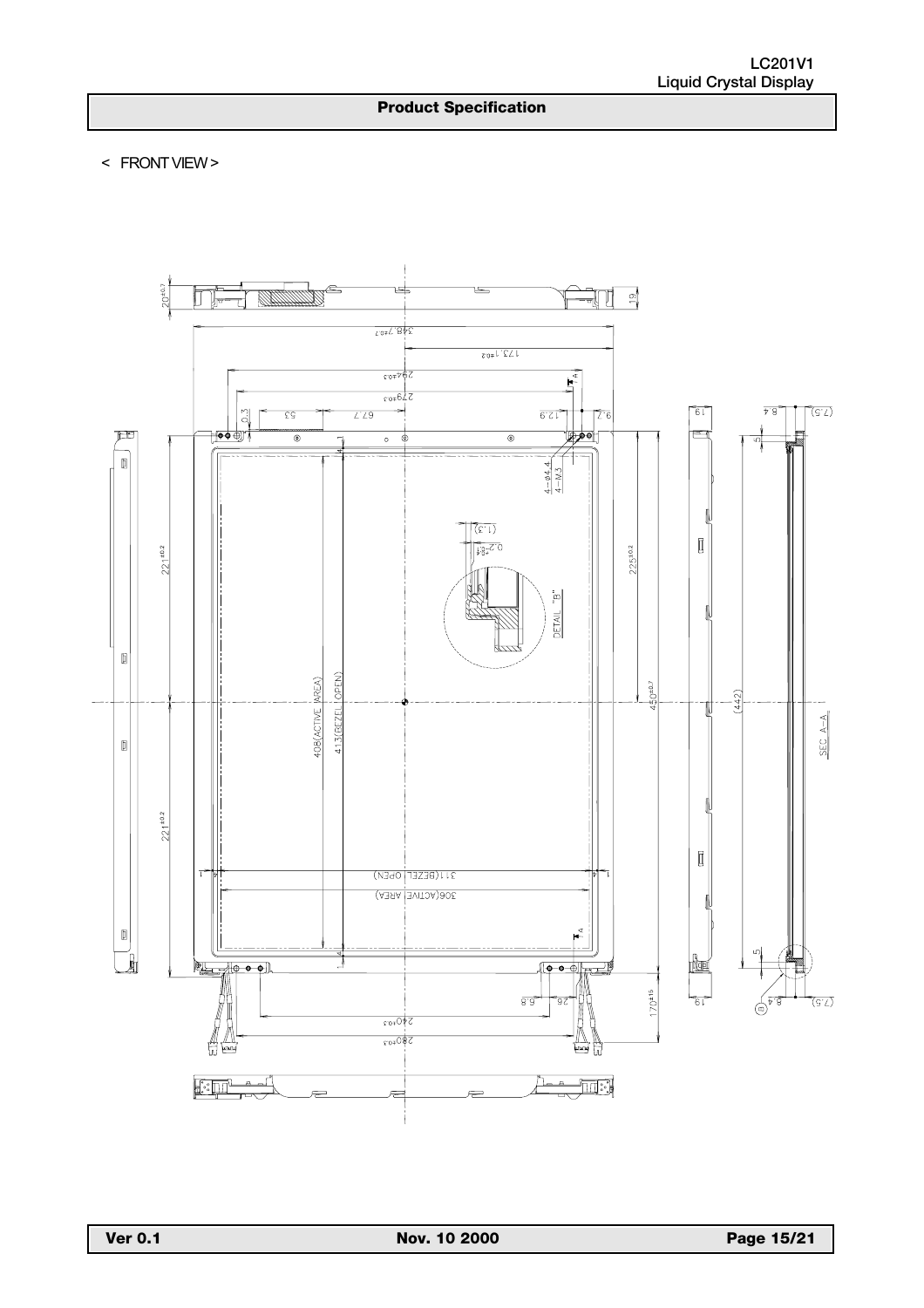< REAR VIEW >

<u></u>

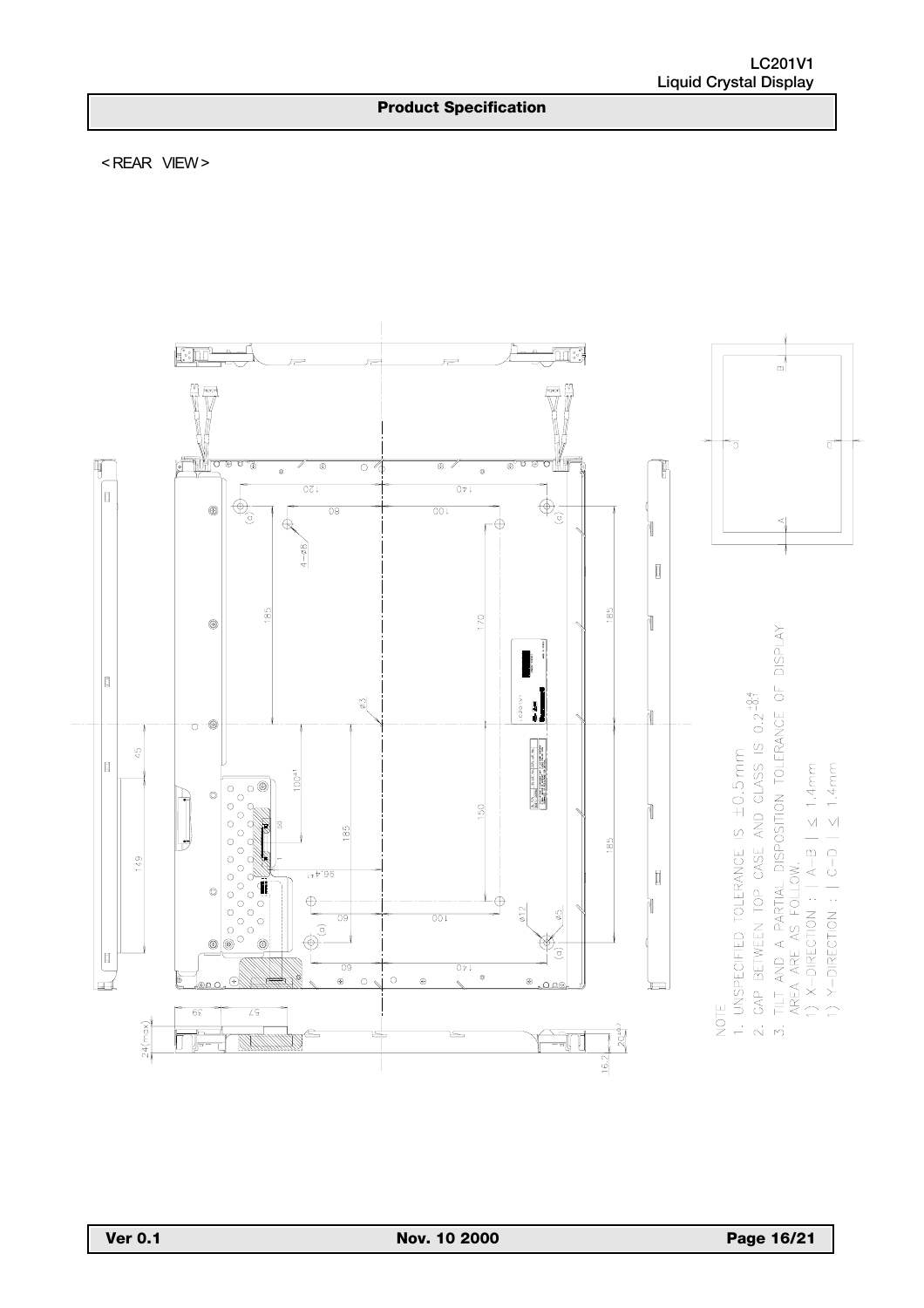# **6. Reliability**

Environment test condition.

<u></u>

| No. | <b>Test Parameters</b>            | <b>Test Condition</b>                              |
|-----|-----------------------------------|----------------------------------------------------|
| 1   | Low temperature Operating         | $T\alpha = 0^{\circ}C$ 240h                        |
| 2   | <b>High temperature Operating</b> | $Ta = 50^{\circ}C$ 240h                            |
| 3   | Low temperature Storage           | $Tq = -20^{\circ}C$<br>50%RH<br>240h               |
| 4   | High temperature Storage          | $TQ = 60^{\circ}C$<br>240h                         |
| 5   | Vibration test                    | Random wave, 10~500~10Hz, 1.0G                     |
|     | (non-operating)                   | 3 axis, 20 min/axis                                |
| 6   | Shock test                        | Half sine wave, 100G, 2ms,                         |
|     | (non-operating)                   | one shock of each six faces (i.e. run 100G 2ms for |
|     |                                   | all six faces.)                                    |
| 7   | Humidity                          | 90%(40°C) / 240Hr, without Film                    |
| 8   | Altitude                          |                                                    |
|     | Operating                         | 15,000 feet                                        |
|     | storage/shipment                  | 45,000 feet                                        |
|     |                                   | Panel/Case: ±12KV (150 Ohm/150pF)                  |
| 9   | <b>ESD</b>                        | Connector: $\pm$ 400V (0 Ohm/100pF)                |

## {Result Evaluation Criteria}

 There should be no change which might affect the practical display function when the display quality test is conducted under normal operating condition.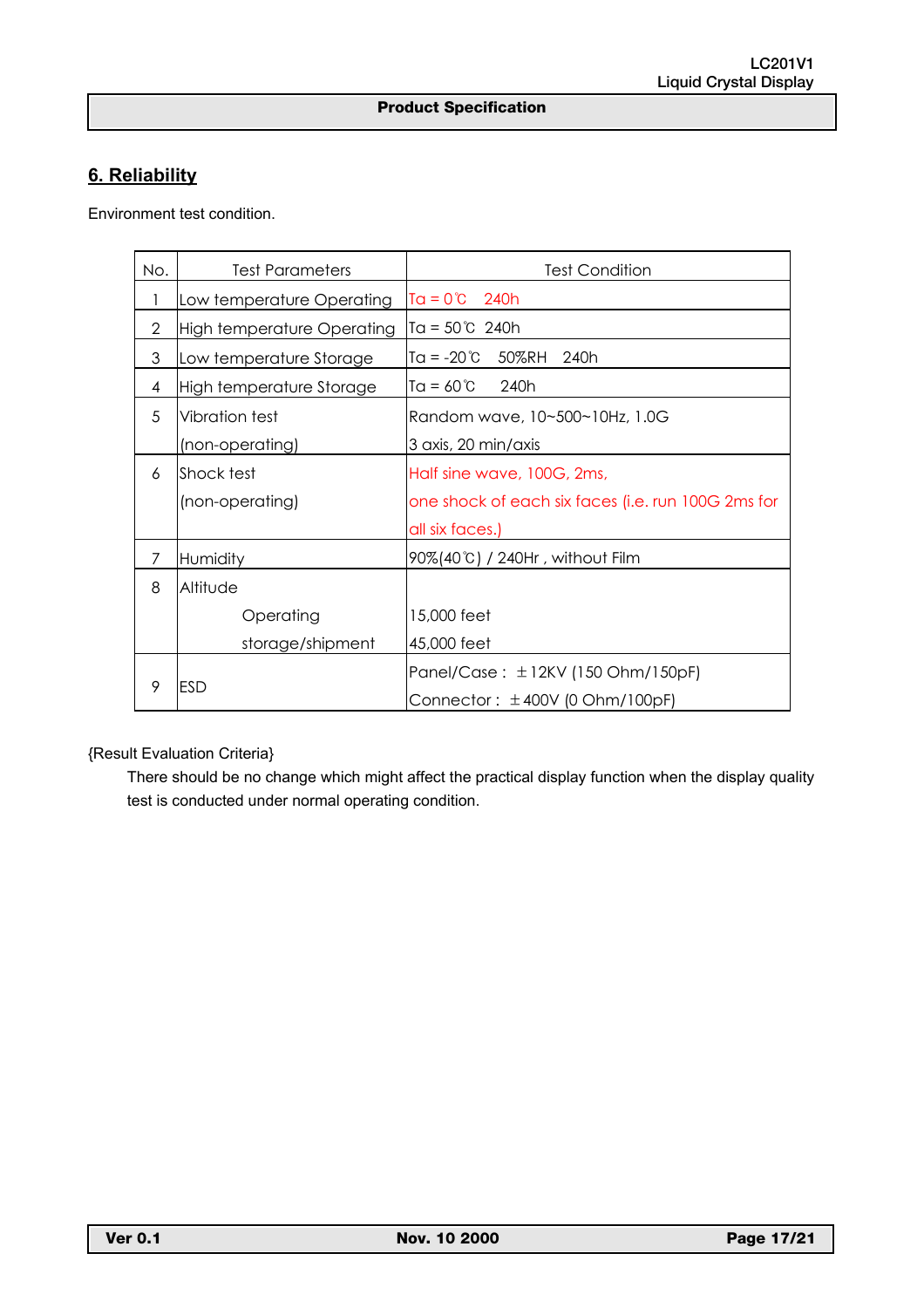## **7. International Standards**

## **7-1. Safety**

a) UL 1950 Third Edition, Underwriters Laboratories, Inc. Jan. 28, 1995. Standard for Safety of Information Technology Equipment Including Electrical Business Equipment.

b) CAN/CSA C22.2 No. 950-95 Third Edition, Canadian Standards Association, Jan. 28, 1995. Standard for Safety of Information Technology Equipment Including Electrical Business Equipment.

c) EN 60950 : 1992 + A1 : 1993 + A2 : 1993 + A3 : 1995 + A4 : 1997 + A11 : 1997

IEC 950 : 1991 + A1 : 1992 + A2 : 1993 + A3 : 1995 + A4 : 1996

<u></u>

European Committee for Electrotechnical Standardization (CENELEC)

EUROPEAN STANDARD for Safety of Information Technology Equipment Including Electrical Business Equipment.

## **7-2. EMC (TBD)**

a) ANSI C63.4 "Methods of Measurement of Radio-Noise Emissions from Low-Voltage Electrical and Electronic Equipment in the Range of 9kHz to 40GHz." American National Standards Institute(ANSI),1992.

b) C.I.S.P.R "Limits and Methods of Measurement of Radio Interference Characteristics of Information Technology Equipment." International Special Committee on Radio Interference

c) EN 55022 "Limits and Methods of Measurement of Radio Interference Characteristics of Information Technology Equipment." European Committee for Electrotechnical Standardization (CENELEC),1988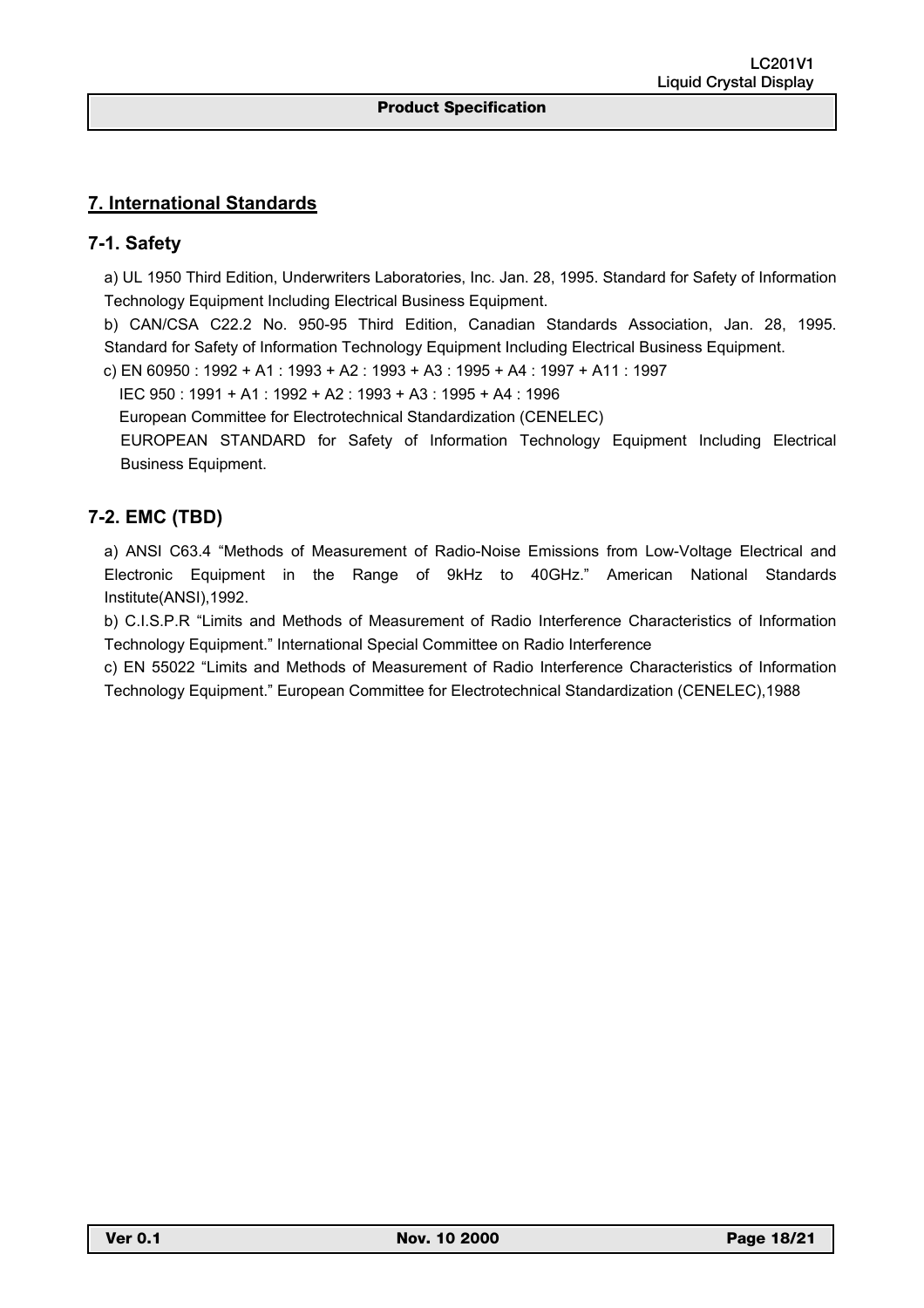# **8. Packing**

# **8-1. Designation of Lot Mark**

<u></u>

a) Lot Mark



A, B ,C : SIZE D : YEAR E : MONTH F,G : PANEL CODE H : ASSEMBLY CODE I,J,K,L,M : SERIAL NO.

Note : 1. YEAR

| <b>YEAR</b> | 97 | 98 | 99 | 2000 | 2001 | 2002 | 2003 | 2004 | 2005 | 2006 | 2007 |
|-------------|----|----|----|------|------|------|------|------|------|------|------|
| Mark        |    |    |    |      |      |      |      |      |      |      |      |

2. MONTH

| <b>MONTH</b> | Jan. | Feb. | Mar. Apr. |  | May. Jun. | Jul. I | Aug. | Sep.   Oct. | Nov. | Dec. |
|--------------|------|------|-----------|--|-----------|--------|------|-------------|------|------|
| Mark         |      |      |           |  |           |        |      |             |      |      |

b) Location of Lot Mark

Serial NO. Is printed on the label. The label is attached to the backside of the LCD module. This is subject to change without prior notice.

# **8-2. Packing Form**

a) Package quantity in one box : 3 (pcs)

b) Box Size : 470mm  $\times$  253mm  $\times$  573Dmm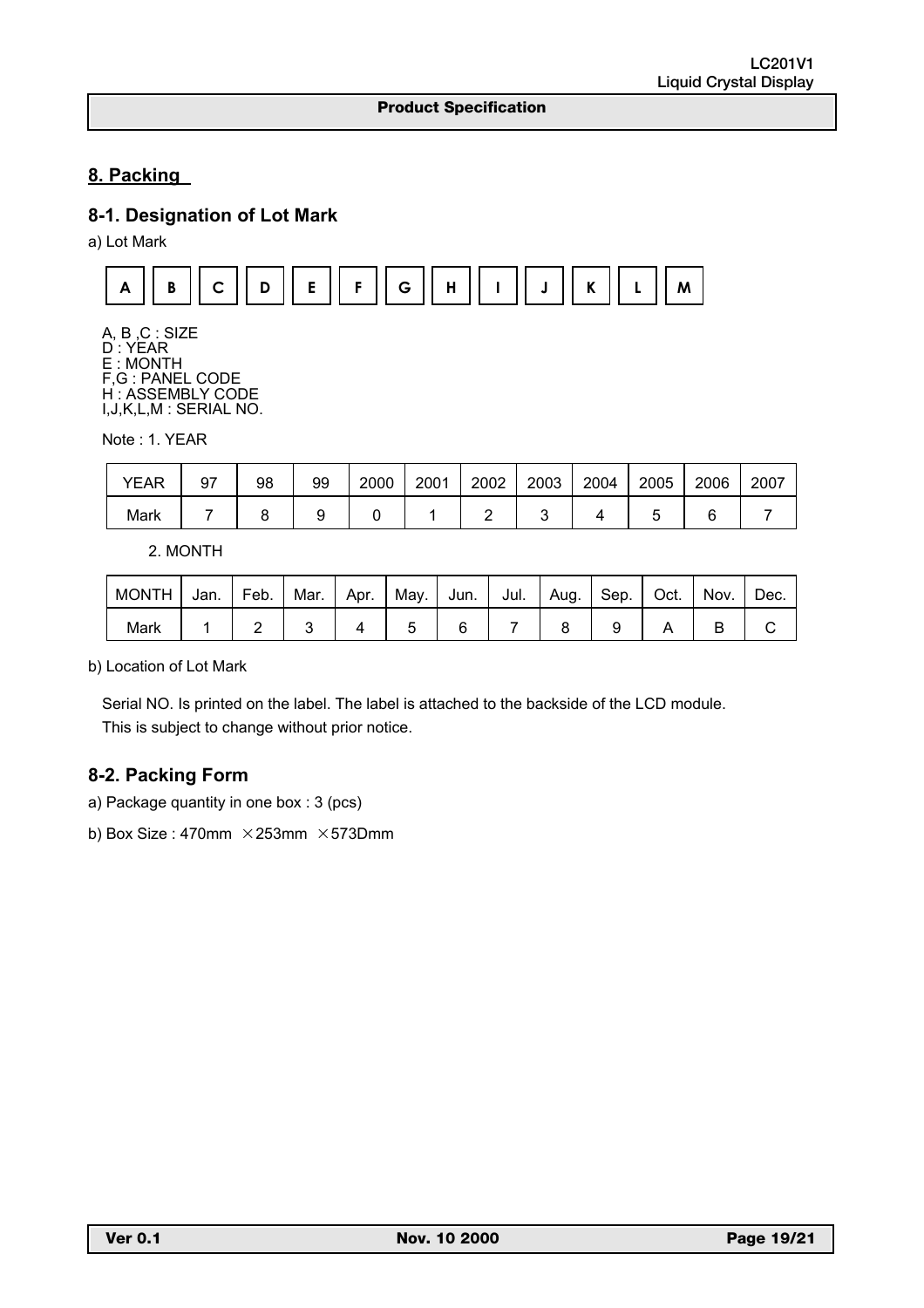## **9.PRECAUTIONS**

Please pay attention to the followings when you use this TFT LCD module.

<u></u>

## **9.1 MOUNTING PRECAUTIONS**

(1) You must mount a module using holes arranged in four corners or four sides.

(2) You should consider the mounting structure so that uneven force (ex. twisted stress) is not applied to the module.

And the case on which a module is mounted should have sufficient strength so that external force is not transmitted directly to the module.

(3) Please attach a transparent protective plate to the surface in order to protect the polarizer.

Transparent protective plate should have sufficient strength in order to resist external force.

(4) You should adopt radiation structure to satisfy the temperature specification.

(5) Acetic acid type and chlorine type materials for the cover case are not desirable because the former generates corrosive gas of attacking the polalizer at high temperature and the latter causes circuit break by electro-chemical reaction.

(6) Do not touch, push or rub the exposed polarizers with glass, tweezers or anything harder than HB pencil lead. And please do not rub with dust clothes with chemical treatment.

Do not touch the surface of polarizer for bare hand or greasy cloth. (Some cosmetics are detrimental to the polarizer.)

(7) When the surface becomes dusty, please wipe gently with absorbent cotton or other soft materials like chamois soaked with petroleum benzene. Normal-hexane is recommended for cleaning the adhesives used to attach front / rear polarizers. Do not use acetone, toluene and alcohol because they cause chemical damage to the polarizer.

(8) Wipe off saliva or water drops as soon as possible. Their long time contact with polarizer causes deformations and color fading.

(9) Do not open the case because inside circuits do not have sufficient strength.

## **9.2 OPERATING PRECAUTIONS**

(1) The spike noise causes the mis-operation of circuits. It should be lower than following voltage :

 $V = \pm 200$ mV (Over and under shoot voltage).

(2) Response time depends on the temperature. (In lower temperature, it becomes longer.)

(3) Brightness depends on the temperature. (In lower temperature, it becomes lower.)

And in lower temperature, response time (required time that brightness is stable after turned on ) becomes longer.

(4) Be careful for condensation at sudden temperature change. Condensation makes damage to polarizer or electrical contacted parts. And after fading condensation, smear or spot will occur.

(5) When fixed patterns are displayed for a long time, remnant image is likely to occur.

(6) Module has high frequency circuits. Sufficient suppression to the electromagnetic interference shall be done by system manufacturers. Grounding and shielding methods may be important to minimize the interference.